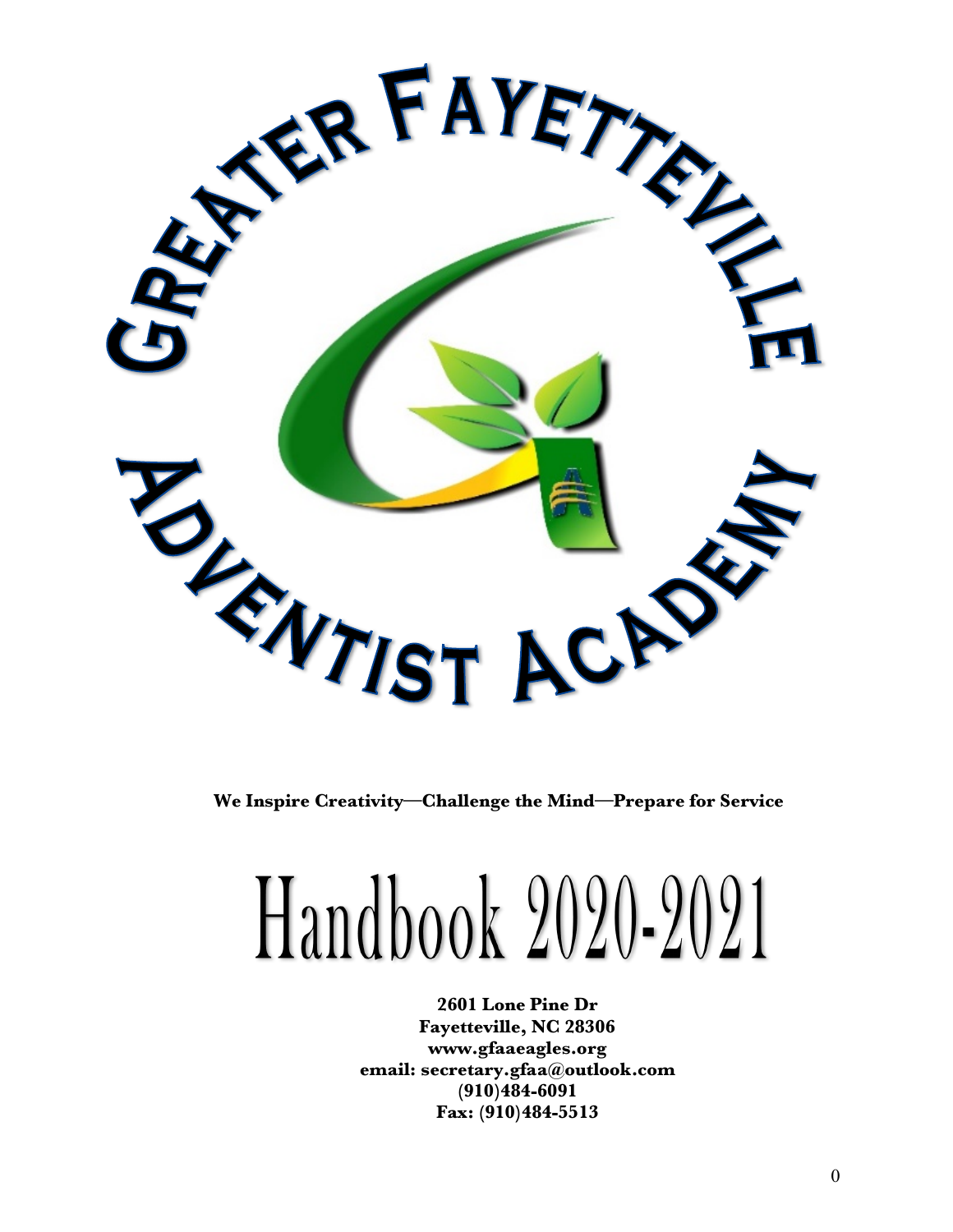## **Table of Contents**

| ACCREDITIATION |
|----------------|
|                |
|                |
|                |
|                |
|                |
|                |
|                |
|                |
|                |
|                |
|                |
|                |
|                |
|                |
|                |
|                |
|                |
|                |
|                |
|                |
|                |
|                |
|                |
|                |
|                |
|                |
|                |
|                |
|                |
|                |
|                |
|                |
|                |
|                |
|                |
|                |
|                |
|                |
|                |
|                |
|                |
|                |
|                |
|                |
|                |
|                |
|                |
|                |
|                |
|                |
|                |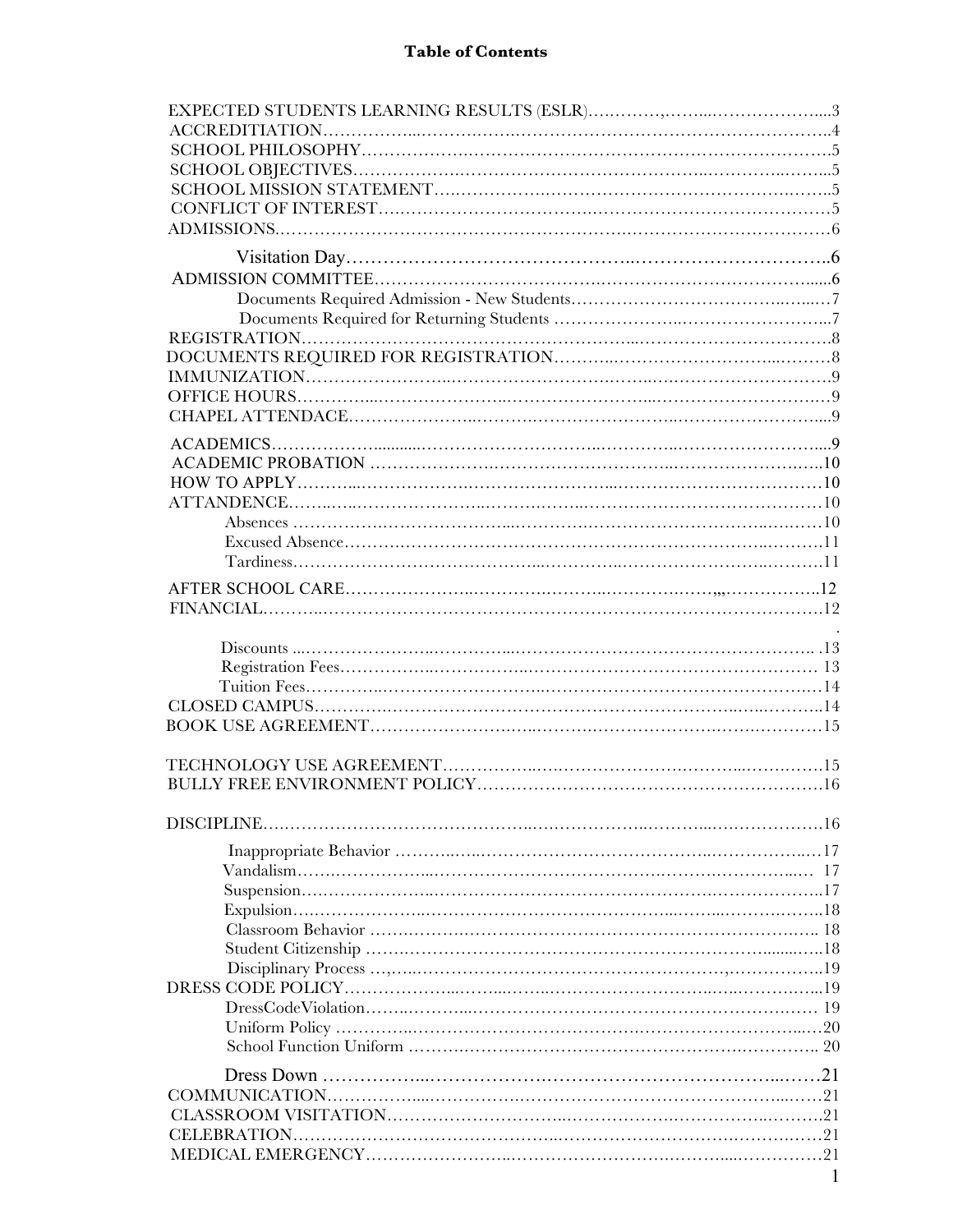| . 23 |
|------|
|      |
|      |
|      |
|      |
|      |
|      |
|      |
|      |
|      |
|      |
|      |
|      |
|      |
|      |
|      |
|      |
|      |
|      |
|      |
|      |
|      |
|      |
|      |
|      |
|      |
|      |
|      |
|      |
|      |
|      |
|      |
|      |
|      |
|      |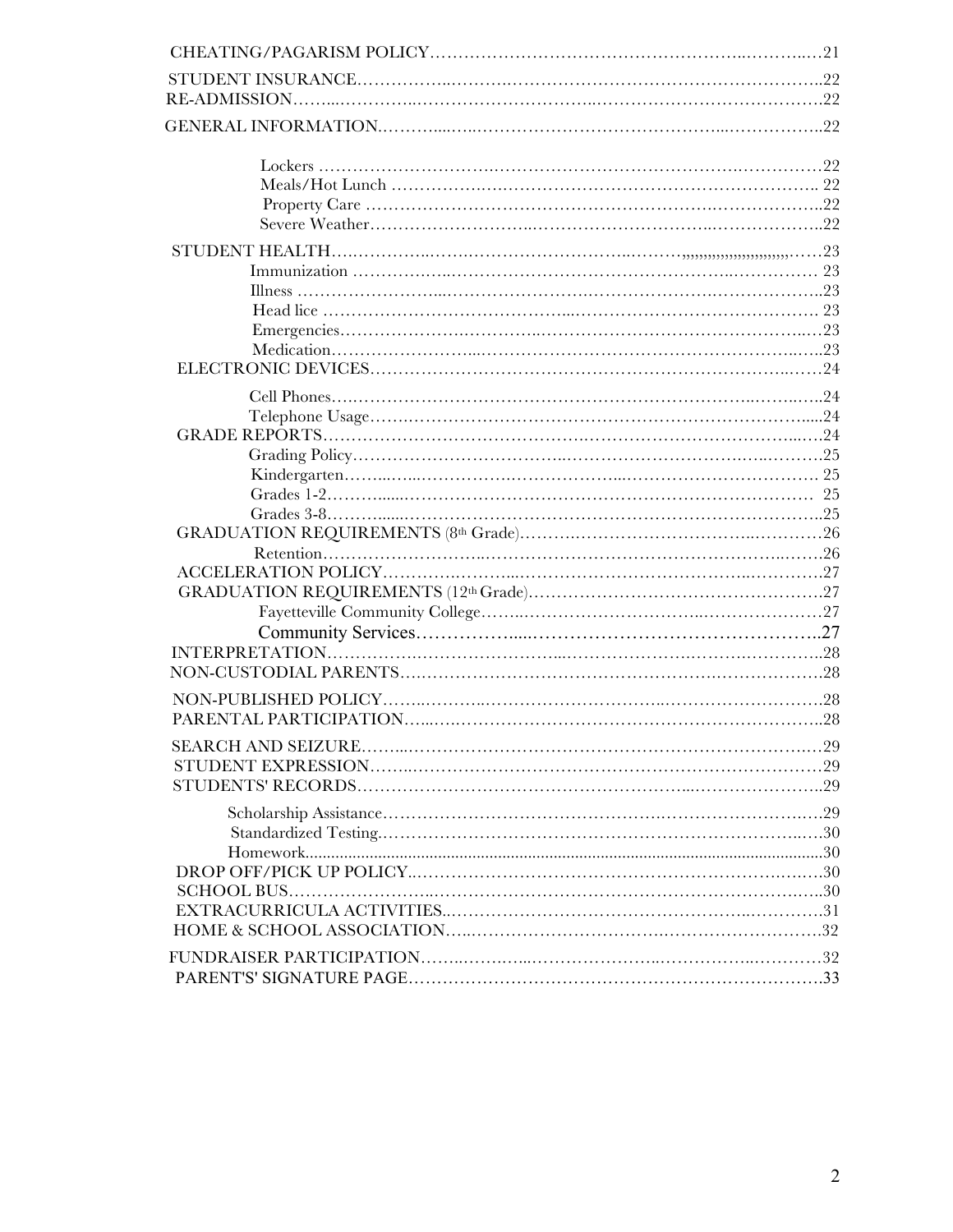## GREATER FAYETTEVILLE ADVENTIST ACADEMY

## **Expected School-wide Learning Results (ESLR)**

Graduates of GFAA will be able to demonstrate (or will have experienced) the following:

Spiritual:

- Base belief system on the word of God
- Become familiar with the Scriptures
- Establish a personal relationship with Jesus Christ
- Encourage and affirm those around them

#### Technology:

- Demonstrate proficiency in accessing information from a variety of sources
- Demonstrate competence with various technological devices
- Use technology responsibly as an educational tool

#### Academic:

- Achieve success by enabling students to reach their highest potential
- Understand learning as a life-long process
- Demonstrate competency in reading, writing and mathematics
- Appreciate the value of fine arts, science and physical education

Physical:

- Demonstrate physical, mental and emotional well being
- Understand how healthy habits in hygiene, exercise, and nutrition will develop a more productive individual
- Understand the consequences of destructive lifestyle decisions

Social:

- Demonstrate the ability to work cooperatively with others
- Develop respect for the needs, ideas, and opinions and property of others
- Manage conflicts in positive ways
- Interact positively with others of diverse needs, beliefs, values and cultures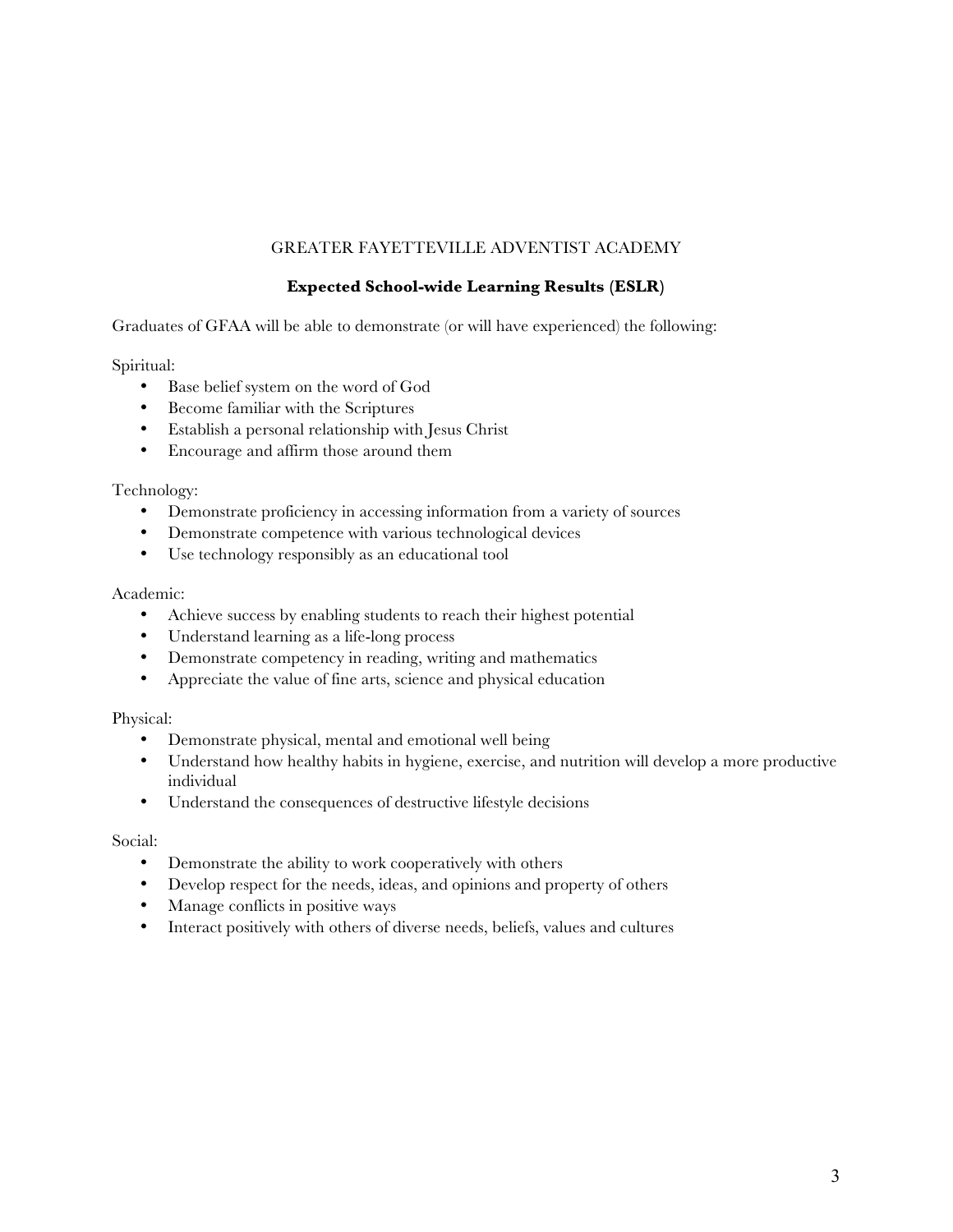ACCREDITATION

Greater Fayetteville Adventist Academy is accredited by: Accreditation Association of Seventh-day Adventist Schools, Colleges, and Universities The National Council for Private School Accreditation Middle States Association of Colleges and Schools with Commissions on Elementary & Secondary Schools North Carolina Public Education Department.

#### Operated By

Greater Fayetteville Adventist Academy is operated by the South Atlantic Conference of Seventh-day Adventists.

Contact Information

S. Ramsarran, Principal 2601 Lone Pine Dr. Fayetteville, NC 28306 Telephone: 910-484-6091 FAX: 910-484-5513 Email: secretary.gfaa@outlook.com www.gfaaeagles.org

#### DISCLAIMER

Due to changes that inevitably occur in staffing, state regulations, accrediting organizations, technology and finances; the classes, policies and guidelines within this handbook are subject to changes at the discretion of the school at any time.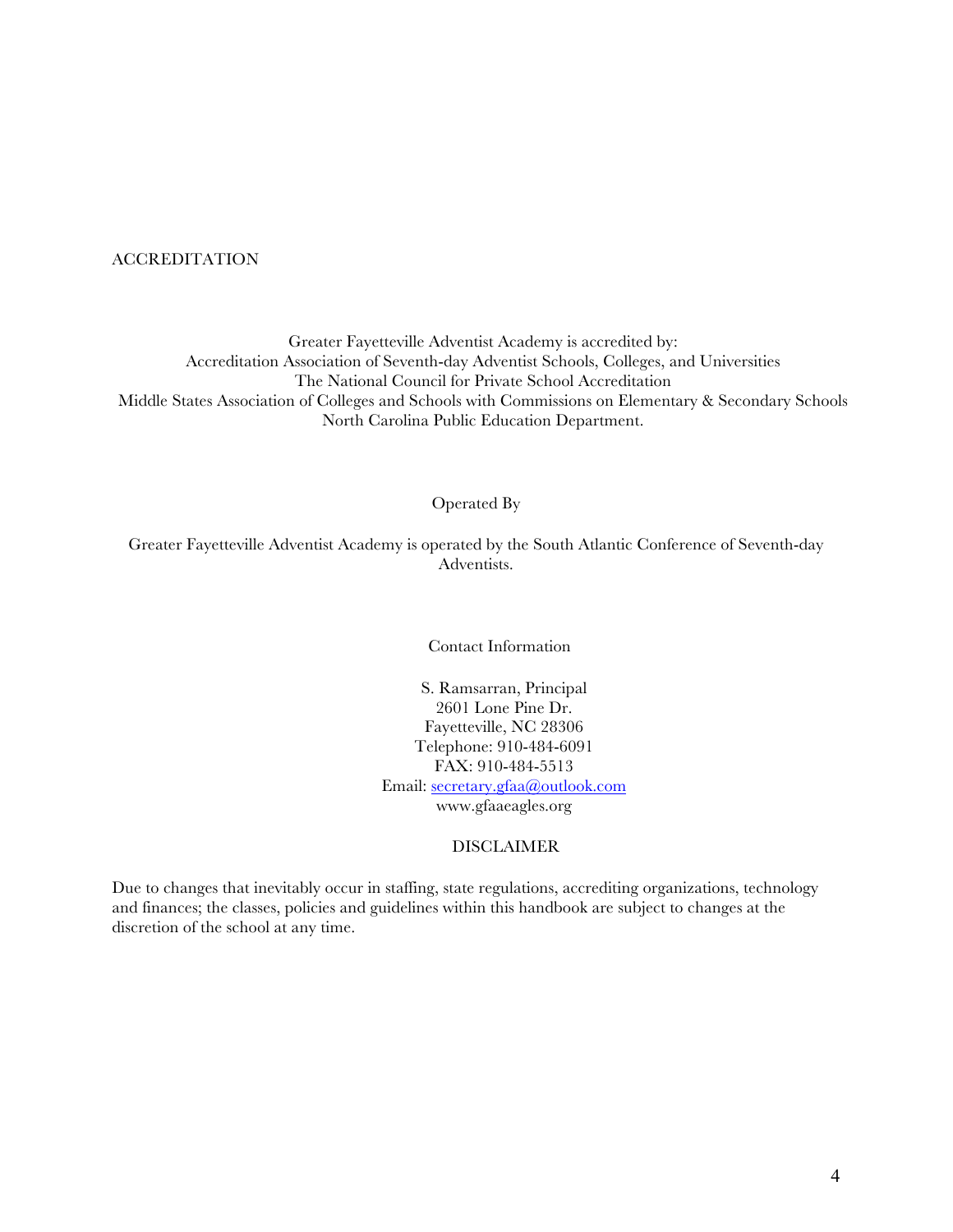## **SCHOOL PHILOSPHY**

Greater Fayetteville Adventist Academy believes that Jesus should be at the center of all Christian Education. "The Fear of the Lord is the beginning of all wisdom (Psalms 111:10)". Also, we will focus in academic rigor in an individualized form, decreasing the gap and advancing students in their academic career.

# **SCHOOL OBJECTIVES**

Help the students to know God and develop a Christian philosophy.

- Instill self-respect and respect for others in the hearts and minds of the students.
- Help students to learn the importance of good health and physical fitness.
- Provide a thorough education with emphasis on high academic achievement.
- Instruct each student to use their learning style and the wisdom of God to advance in their academic life by being responsible, persistent, prayerful, and creative into finding the solution for a problem.
- Foster a true Christian environment in which students will respect each other's opinions, use their differences to achieve a common goal, feel safe to express their ideas, and embrace the ideas presented by others. Above all, love others like Jesus loved.
- Create a parental support culture, in which the school is an extension of our home. A culture where families collaborate and plan to help one another grow in unity for the sake of the education ministry, and to prepare all of our youth for the Heavenly Kingdom.

## **SCHOOL MISSION STATEMENT**

The mission statement of Greater Fayetteville Adventist Academy is to provide a quality Seventh-day Adventist education in a climate that promotes a relationship with Jesus Christ and a desire to fulfill His commission of service.

# **CONFLICT RESOLUTION**

In even the best schools, individuals sometimes have concerns regarding the school's operation or perhaps some action of a student, parent, an individual employee or teacher. Most of the time, these concerns can be explained or corrected by an earnest, prayerful visit between the parties involved. (Matthew 18:15-18)

- 1. If the person with the concern has met with the person or persons, they have concerns with for the purpose of finding a resolution and no resolution was achieved then step #2 is implemented.
- 2. The school administrator may be requested to serve as a consultant regarding the specific concerns. If the incident cannot be amicable resolved then step #3 is implemented.
- 3. In the event that the individual's concern continues after a personal visit and consultation with a school administrator and the school board chairperson, the individual may put into writing a letter expressing his/her concerns, with a requesting in writing to meet with the local school board.

In the event the concern cannot be resolved in steps 1, 2, or 3, then step #4 will be implemented.

 4. The chairperson will call a special meeting of the concerned individual, any involved student, parent and/or employee, the head principal, the chairperson, and the local conference superintendent (or associate) of schools to discuss the concern and attempt to achieve a resolution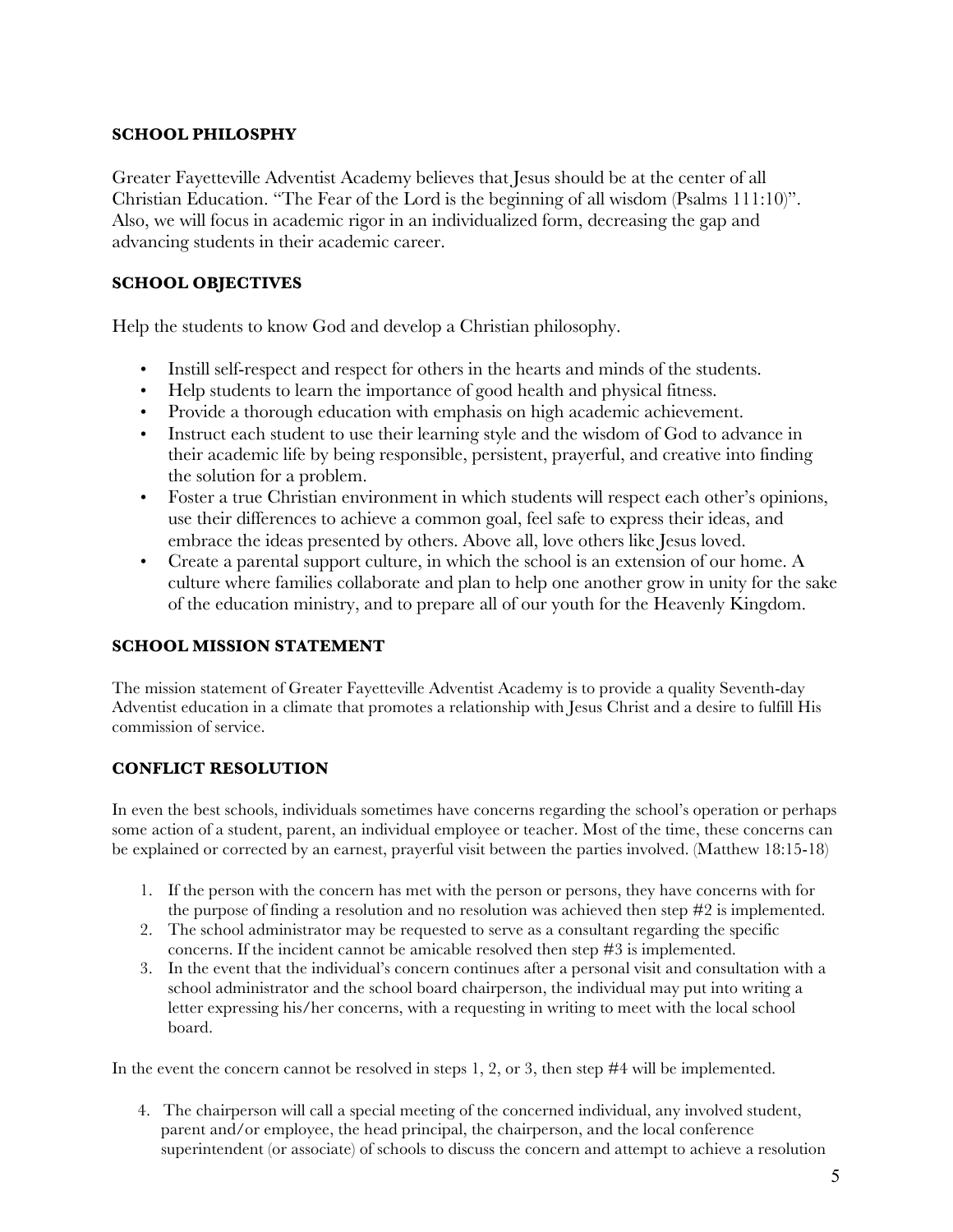satisfactory to all. After the concern has been stated and questions asked by board members, the board should go into executive session to complete discussion and determine resolution.

Since such resolutions are sometimes of a sensitive nature, the principal (if not personally involved), board chairperson and the superintendent (or associate) of schools should share the board's resolution with the person involved. Every effort should be made to come to a caring, peaceful conclusion among God's people. There are no appeal levels after this step and the determination is final.

## **ADMISSIONS**

#### **VISITATION DAY**

Prospective students and their parents are invited to visit the campus. An official Academy Visitation Day occurs 2nd semester each school year. An appointment to visit on Visitation Day or at any other time may be made by calling the Front Office (910) 484-6091 or by e-mailing us at: secretary.gfaa@outlook.com

#### **EQUALITY**

Admission is available to students of any race, color, nationality, and ethnic origin. GFAA does not discriminate on the basis of race, color, sex, nationality, or ethnic origin in our administration of educational policies, admission procedures, scholarship programs, and athletic or extracurricular programs. The academy, however, reserves the right to accept or deny any applicant or re-applicant except as stated above.

Individuals participating with GFAA in the sports program or other limited programs/classes that are not enrolled as full-time students are subject to limitations as determined by the school in terms of their ability to participate in extended activities. For example, field trips, special chapels or similar type programs etc.

No particular religious affiliation is required of any student upon entering GFAA. However, every student who presents him or herself for admission to the Admissions Committee of our school must:

Desire to be a part of and be a positive contributor to the strong Christian atmosphere at GFAA Pledge to willingly observe all school regulations. Maintain a positive attitude. Be open to the exploration of getting to know God.

#### **ADMISSIONS COMMITTEE**

All applications are subject to the approval of the GFAA Admissions Committee of our school board. All new students are accepted on a provisional basis for the first nine (9) weeks they are in attendance.

GFAA does not admit individuals who engage in sexual misconduct, which includes non-marital sexual conduct, homosexual conduct, or the encouragement or advocacy of any form of sexual behavior that would undermine the Christian identity or faith mission of GFAA and the Seventh-day Adventist Church.

GFAA's goal is to provide student with age-appropriate experiences and Christian and social growth. Because life passages such as marriage and/or pregnancy often distract students from a successful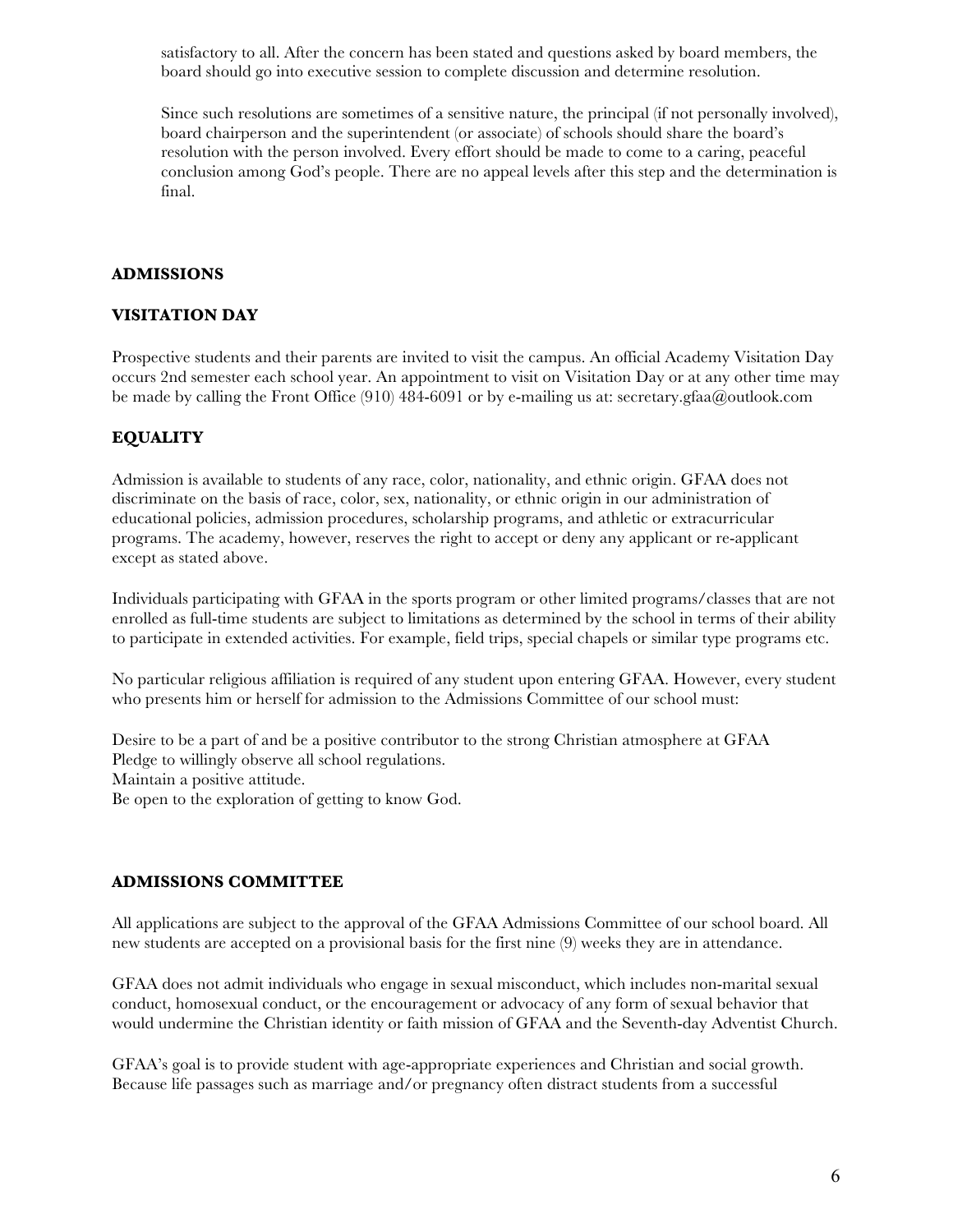experience in a traditional Christian school setting, students experiencing such may be asked to find alternate educational settings.

## **DOCUMENTS REQUIRED FOR ADMISSION – NEW STUDENTS**

New students may be accepted after the following documentation has been received and reviewed by the Admissions Committee: A completed and signed application

Home-schooled students may be accepted based upon appropriate age considerations, maturity, and the grade level parents deem them ready. In addition, they may be required to take a national exam in order to help determine grade placement and in particular math ability level.

Eighth graders from an accredited school: A grade card or transcript from an accredited school that certifies that the student has finished eighth grade; a copy of current grades if applying prior to eighth grade graduation; and a signed student records and transcript request form granting GFAA permission to obtain records from previous school.

Three recommendations sent to us from the following:

The student's most recent principal or a recent teacher. Pastor, Head Elder, Head Deacon, Pathfinder/Scout Director or youth leader from the church where you or your parent's membership is held.

#### **NOTE: Completed character reference forms may mail to:**

GFAA Admissions Committee, 2601 Lone Pine Dr, Fayetteville NC 28306

#### **DOCUMENTS FOR ADMISSION – RETURNING STUDENTS**

Returning students must reapply each school year and may be accepted after all the following documents have been received and reviewed by the Admissions Committee:

Completed application form.

#### **ENTRANCE AGE**

Students entering Pre-Kindergarten must be at least 4 years of age on September 1 of the current school year in accordance with North Carolina Statutes.

Students entering Kindergarten must be at least 5 years of age as of September 1 of the current school year in accordance with North Carolina Statutes.

Students entering first grade must be at least 6 years of age as of September 1 of the current school year in accordance with North Carolina Statute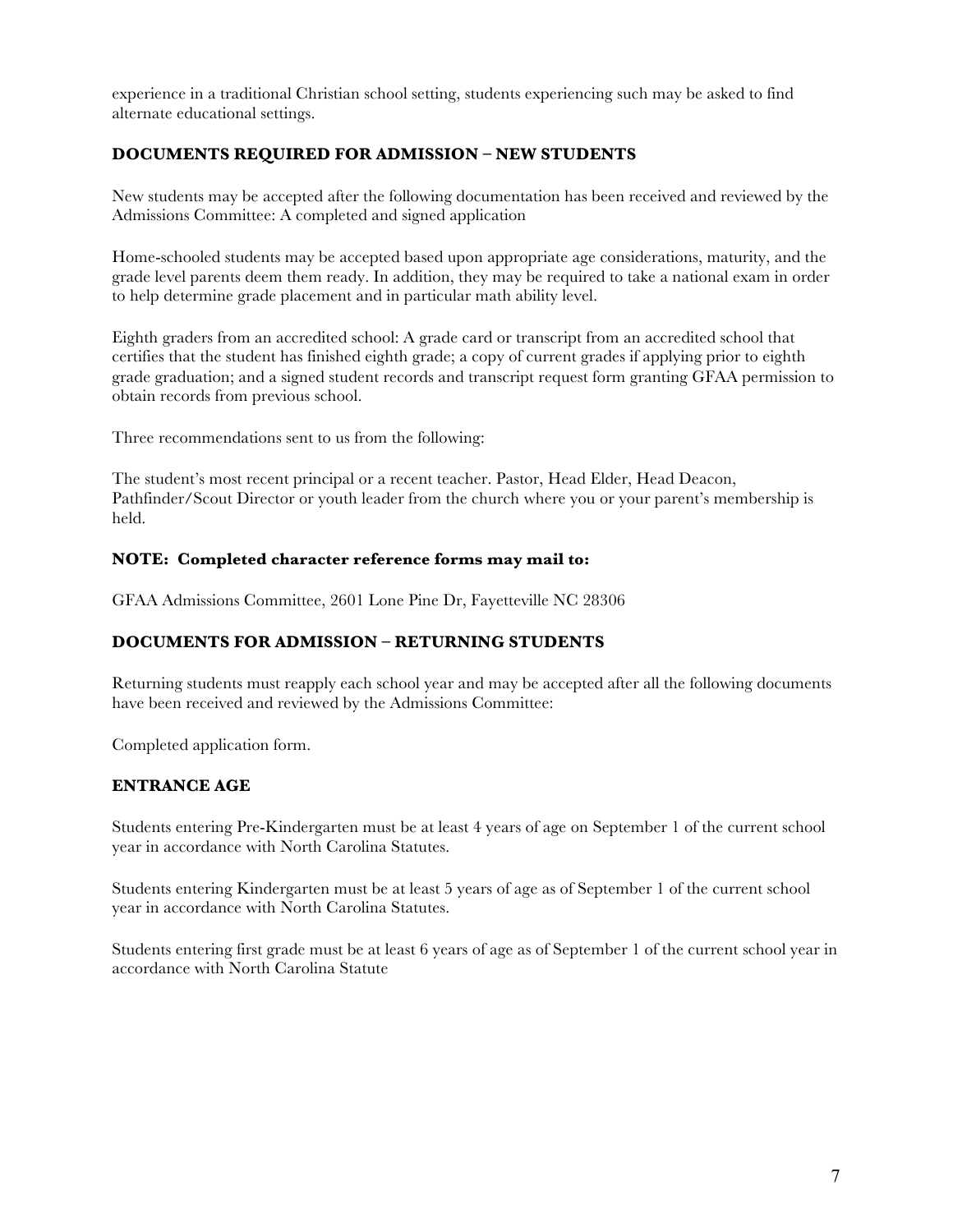### **REGISTRATION**

Students who have been officially admitted to GFAA and financially cleared by their previous school may register at GFAA. Students must complete registration in order to attend school at GFAA.

### **DOCUMENTS REQUIRED FOR REGISTRATION**

Admitted students will need the following documents completed and on file in order to be officially registered at GFAA:

Certified birth certificate

Proof of Immunization

A record of an annual Sports Physical Examination [every student, every school year]

Student Medical Record Form

Consent to Treatment Form

Completed and signed emergency card

Consent to Off-Campus Trips

Off-Campus Permissions Form

Student Driver Permission Form (High school only) (and Permission to drive others)

Over the Counter (Non-Prescription Drugs) Permission Form

Acceptable Use Policy (for internet and computer use)

Request for Records

Signed form from students, parent or guardian stating that they have read the Handbook and have agreed to abide by the rules and policies of the school.

Home schooled students – see guidelines under Documents Required for New Students.

**Students who do not provide these documents at registration will be conditionally registered and will have three weeks from the day school starts to provide the completed documentation. Students will not be allowed to attend after the three-week grace period until the documentation is provided and on file in the office.**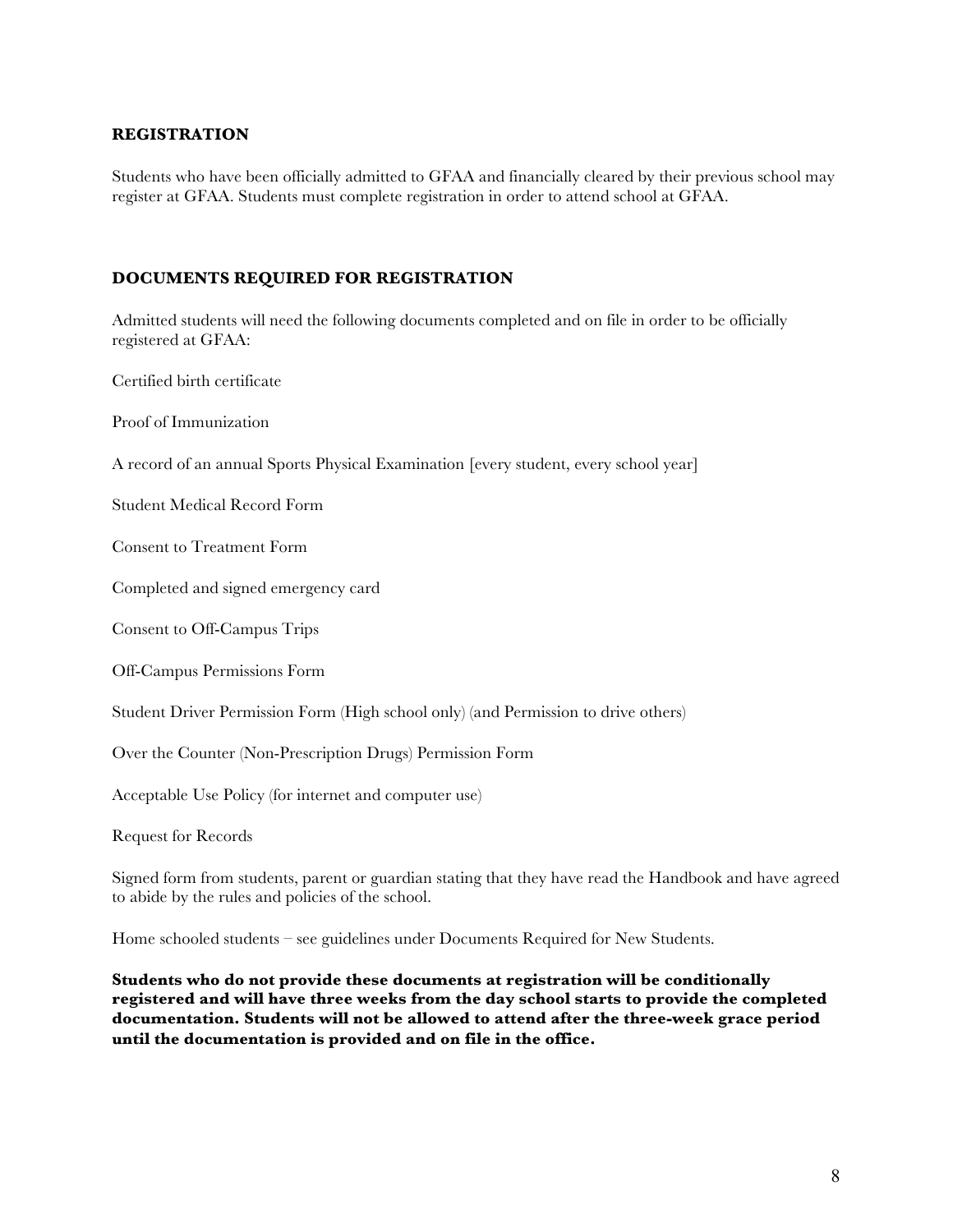## **IMMUNIZATION**

State law requires that all students must have the DPT, TDAP, MMR, HIB, HEPB, polio and Varicella vaccines. A student may not enter classes until his/her immunization record is on file with the school. If a student has not been immunized because of personal convictions, a waiver form must be obtained from the school or county nurse and completed before sending the student to classes. Students with a waiver may be excluded from school in the event of an epidemic. If a required immunization would be detrimental to a student's health, then there must be on file a statement signed by a licensed physician along with a history of required immunizations that have been received.

**NOTE: Students must have proof of immunization at registration in order to be officially registered. They will be conditionally registered for three weeks without proof of registration. After the three-week grace period, students will not be allowed to attend GFAA until the proof of immunization or waiver is on file.**

#### **OFFICE HOURS**

#### **Monday through Thursday 8:00am to 3:30pm, Friday 8:00am to 2:30pm**

Students are encouraged to not arrive at school earlier than 15 minutes before the start of school unless they have a class or school activity that starts earlier. Students are to leave school promptly at the end of the school day, as supervision is limited to 15 minutes after the last period of the day. After school child care is available for a fee. School responsibility for supervision does not extend prior to the starting hours as noted or beyond the end of the day except for preplanned and approved school events.

#### **CHAPEL/ASSEMBLY**

The Chapel/Assembly time is an important part of a student's total education program. A regular chapel/assembly period is built into the weekly schedule; however, special chapel/assembly periods will be announced if necessary.

#### **ACADEMICS**

GFAA offers a well-rounded basic curriculum as well as extra-curricular activities. Specific grade level curriculum summaries are available in the school office.

Excellence and subject mastery are to be strived for in all subject areas. Students and parents will be given information at the beginning of the school year concerning how each course will be evaluated. Evaluation guidelines are determined in accordance with the South Union of Seventh-day Adventists Education Code.

A quarterly Honor Roll is made up of all those students earning a grade point average of 3.0 or above (Kindergarten-eleventh grade). Those students earning 3.75 and above will be on the Principal's List (third grade-eleventh grade)

If a student's teacher and school administration determine that the student is not able to demonstrate mastery of the core subjects, a parent-teacher conference will be arranged to discuss and formulate a plan to ensure the student's scholastic advancement.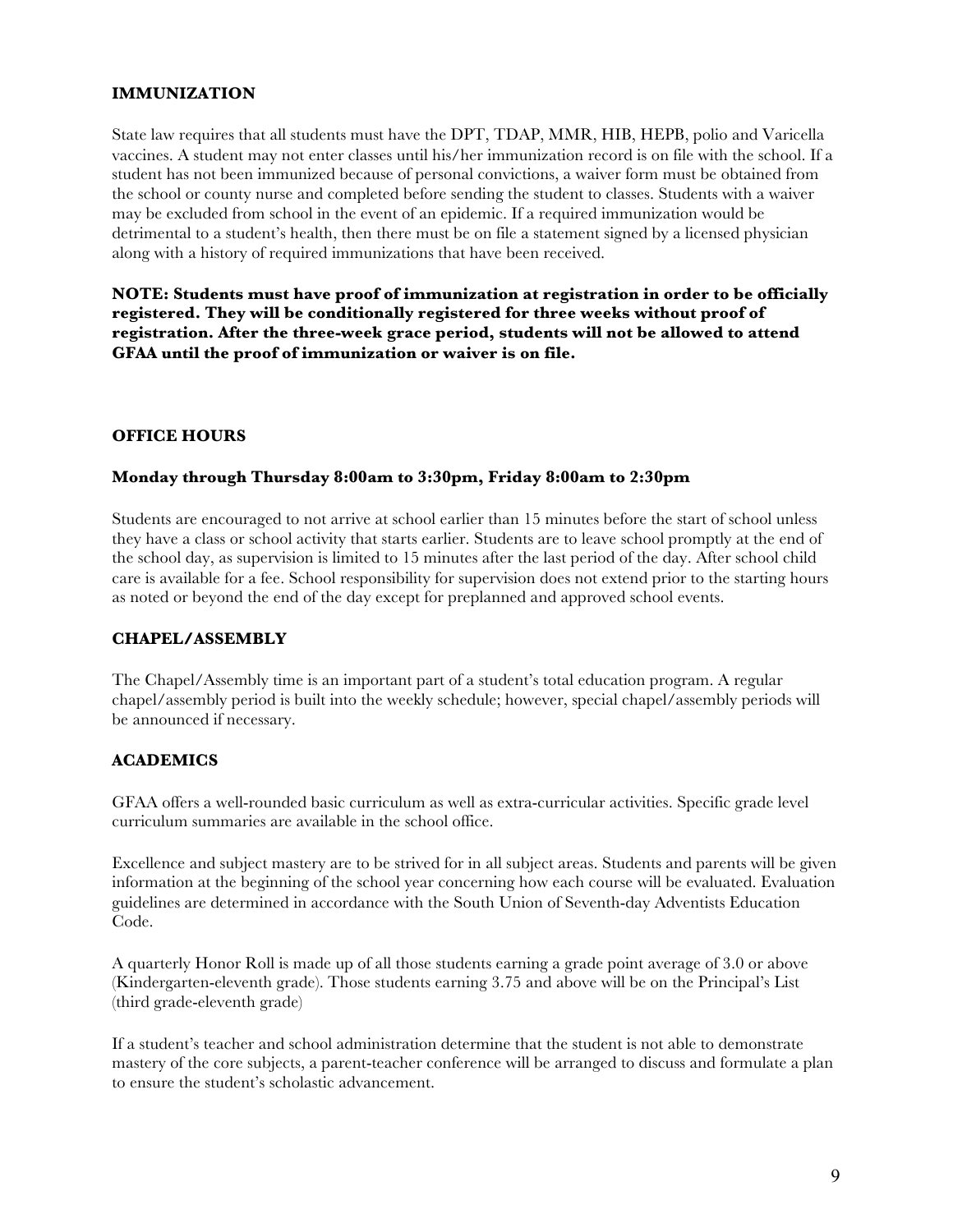## **ACADEMIC PROBATION**

Academic probation will be required if the student shows a lack of effort, or seems unable to make sufficient and/or necessary academic progress, as deemed necessary for his or her particular grade level. Any student with a GPA lower than 2.0 is reviewed by the staff for probationary status. Students placed on academic probation may not participate in any extra-curricular, student government, or sports activities. Students placed on probationary status have 9 weeks to improve their grades. If the grades are still unacceptable, the staff may recommend to the GFAA board that the student be dismissed.

Students on a permanent IEP who do not follow through in the allotted timeframe may be subject to dismissal from GFAA.

#### **How to Apply**

Students will be accepted only after completing all forms and requirements in the registration packet.

Kindergarten through tenth grade students entering GFAA for the first time will be tested to determine their level of achievement. Early Literacy, Reading, and Math will be administered to (K-3) students. Students entering grades (4-8), would be tested in Math and Reading. This test procedure costs \$25 and may determine at what grade level the student may be placed for their success. If the testing shows that the student is below grade level, and the student desires admission at the grade level of the previous school, an academic plan will be developed for the student. Satisfactory progress in meeting the goals of this plan must be achieved in order for the student to maintain the grade level at which the student was admitted.

#### **Transfers**

Parents who wish to transfer their children from another school to GFAA after the school term has started must have an education consultation with the principal and complete regular registration forms. The school reserves the right to have up to one week after registration has been submitted before permission is granted for the student to begin classes. Students may be allowed to attend classes on a probationary status until the Admissions committee has met. However, there is no assurance of the student's acceptance until notification is received from the Admissions Committee. All new students will be tested to determine final grade placement.

#### **ATTENDANCE**

**Classroom doors will be closed at 8:00 a.m.** Late arrival disrupts instruction and trespasses on the rights of teachers and students. Students who arrive **after 8:00 a.m**. must be signed in at the office by parent or guardian before entering their assign classroom.

#### **Absences**

- Students who have been absent for either the morning or for an entire school day must have a note explaining the reason for the absence, signed and dated by the parent or doctor or a call from the parent to the school office no later than 9 am.
- Absences will be considered unexcused until they are justified by the parent or doctor
- **More than 5 unexcused absences in a single quarter or 10 in a single semester** will result in a certified letter being sent home indicating the child is considered "habitually truant." Interventions will be implemented at this time to prevent the parent from being considered in noncompliance with the provisions of the North Carolina Compulsory School Attendance Law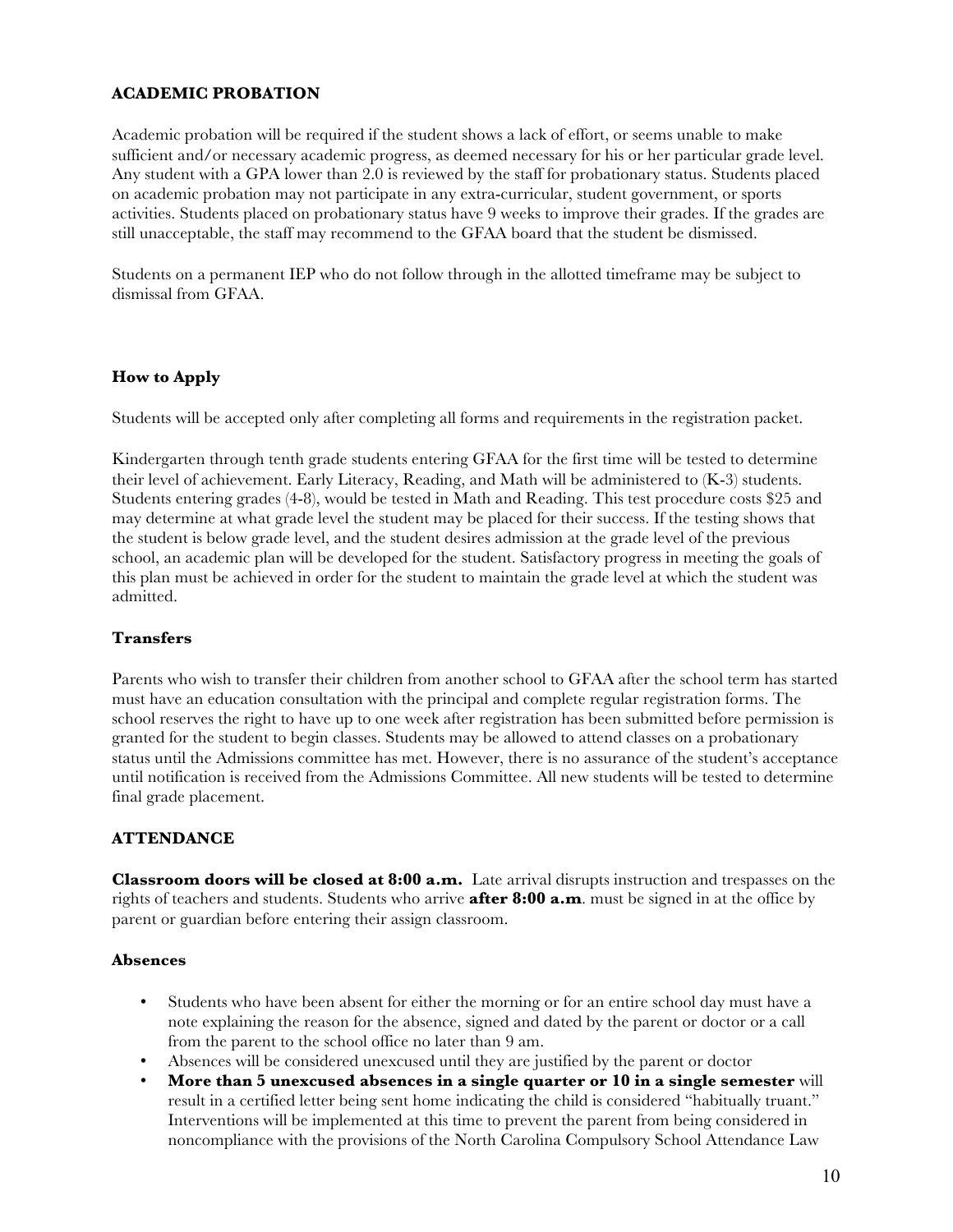# **Daily**

- Record will be taken in each classroom at the beginning of each school day
- The school secretary may attempt to contact parents of students who are absent

#### **Excused Absences**

Any legitimate absence accompanied by a parental note of explanation will be considered excused. **Legitimate absences do not include family vacations**. Examples of legitimate absences include.

- Verified illness or quarantine
- Medical and legal appointments
- Funerals

Pre-arranged absences involving more than one school day must be cleared through the homeroom teacher.

- Notify all the teachers in writing
- Teachers will give instructions to the student and parent concerning missed work or work to be completed either prior to or following the planned absence
- Students will be allowed a reasonable amount of time to make up missed work required by the teacher. Reasonableness will be at the discretion of the teacher. This period of time will be discussed with the parent and student prior to the expected absence

Parents should contact the school office as soon as possible on the morning that the student is sick or some other emergency situation has arisen.

## **Tardiness**

- Students arriving after the beginning of the school day must have a note explaining the reason for the tardiness, signed and dated by the parent or a call from the parent to the school office
- **Any tardy will be considered unexcused unless it involves an unforeseeable circumstance and is justified by the parent**

#### **\*Perfect attendance is defined as NO tardies, absences or early pickup for the school day.**

Students who are excessively tardy or absent will come under the following consequences:

- May have to withdraw from school
- Conference with parents
- Be reported as habitually tardy to the Cumberland County's Child Protection Services.

## **Please note: All tardies are considered unexcused except for medical appointments at the beginning of the day.**

When students arrive late or leave early, they miss valuable information and instruction, and can be disruptive to other students and to the teacher. Please plan to schedule appointments so they do not conflict with school hours. Parents need to plan their arrival at school between 7:40-7:50 a.m. to ensure their child has time to be ready for the start of school at 8:00 a.m.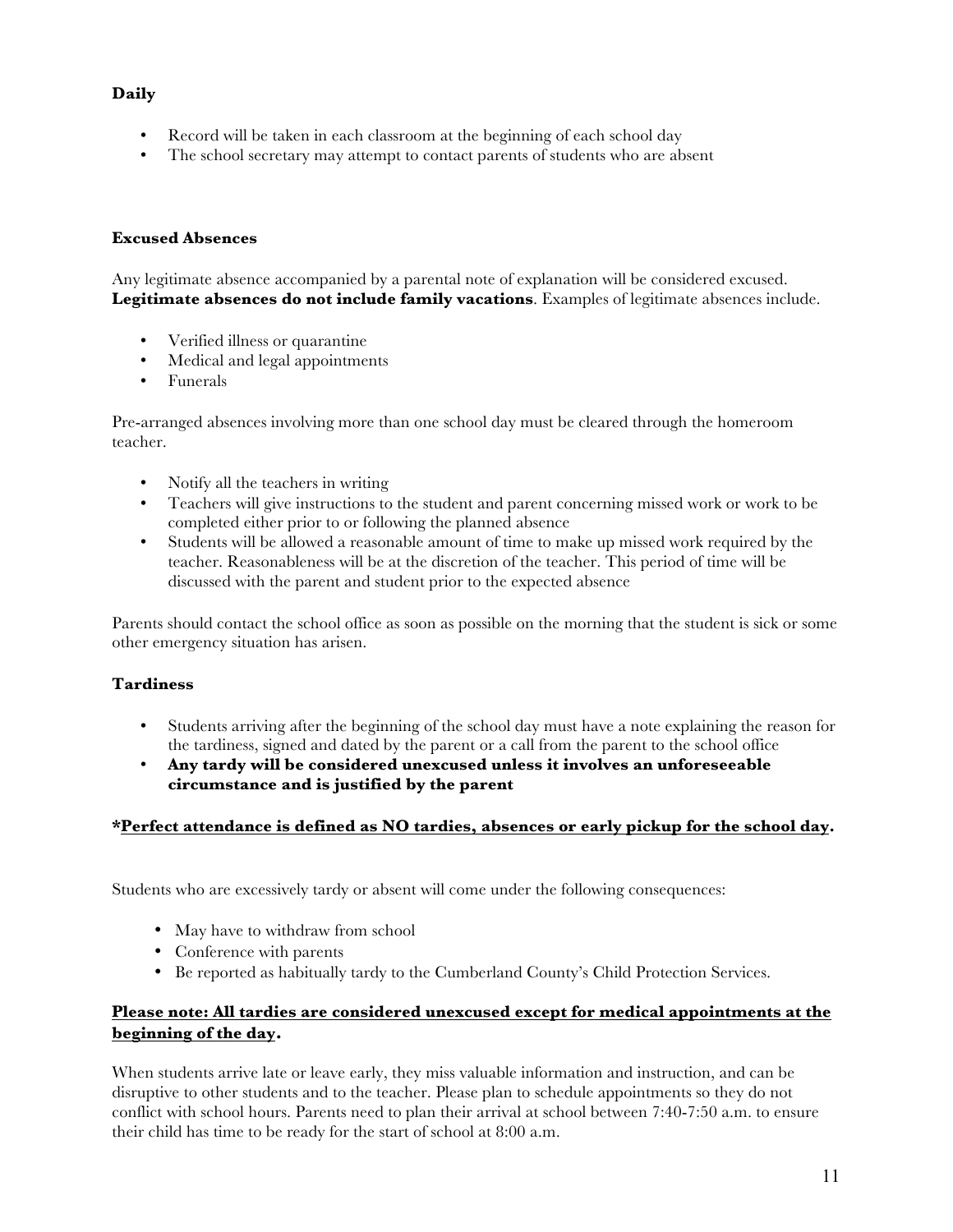## **AFTER SCHOOL CARE**

All students must be supervised while on our school campus. Parents are encouraged to arrange to have their child picked up as soon after school dismisses as possible. GFAA offers an After School program as a service to parents who might need to pick up their child after regular school hours. Parents will be billed for this service on their monthly statements for supervising their child for any amount of time their child is on campus after 15 minutes following school dismissal.

All parents using our After School program must sign out their child daily. Children will only be released to those individuals authorized by the parent(s)/guardian. For the child's safety, ID may be required if After School teacher doesn't know the individual picking up the child.

Charges for this service are published below and are also available from the school office.

# **After School Service is available from 3:15 pm - 5:30 pm.**

| <b>Daily Rates</b>            |                  |
|-------------------------------|------------------|
| <b>One Child - \$5.00</b>     | Per dav          |
| Two Children & more - \$10.00 | $$10.00$ per day |

All admissions are tentative pending the acceptance of the administration. If a prospective student is not accepted, an explanation will be given.

**Please Note:** Home schooled students must provide proper documentation from state or Griggs Institute approved programs. New students may be tested for grade placement. Prior student academic performance, age, emotional, physical and social development will be used for grade placement. GFAA operates as a nonprofit institution and relies on regular tuition payments for the majority of its daily operations and expenses. Acceptance to GFAA is granted and continued to those families demonstrating financial responsibility to the school in a timely manner.

# **FINANCIAL**

It is the purpose of GFAA to keep the cost of Christian education as low as possible. In order to maintain a high quality of education for your child, it is necessary that tuition payments be kept current while your child is enrolled. The following guidelines outline general financial policies:

- The enrolling individual(s) (parent, custodial parent, guardian, etc.) is fully responsible for the financial obligations of students accepted at GFAA. Such responsibilities include, but are not limited to, payment of the account, damage to property, fines and fees
- Parties who agree to share responsibility for tuition and fees must both (all) sign the financial agreement
- In the case of separation or divorce, the custodial parent is 100% responsible for tuition and fees. The custodial parent is responsible for communication with the non-custodial parent regarding financial matters
- Returning student's account from the previous school year must be settled before the student is permitted to enter for another school year
- Payment of the registration fee reserves student's space for the school year, **the registration fee is non-refundable**. Student is not officially enrolled until the registration fee is paid
- Registration fees cover book fees, lab fees, standardized testing materials, students' insurance, and technology. Due prior to the start of school.
- Tuition is divided into 10 equal monthly payments and is due on the  $1<sup>st</sup>$  of each month, beginning with the month of August and running through the month of May. Every family is given a ten-day grace period on tuition payments. **Tuition payments are considered late if not in the office on the 10th of the month, at which time a \$25.00 late charge will be**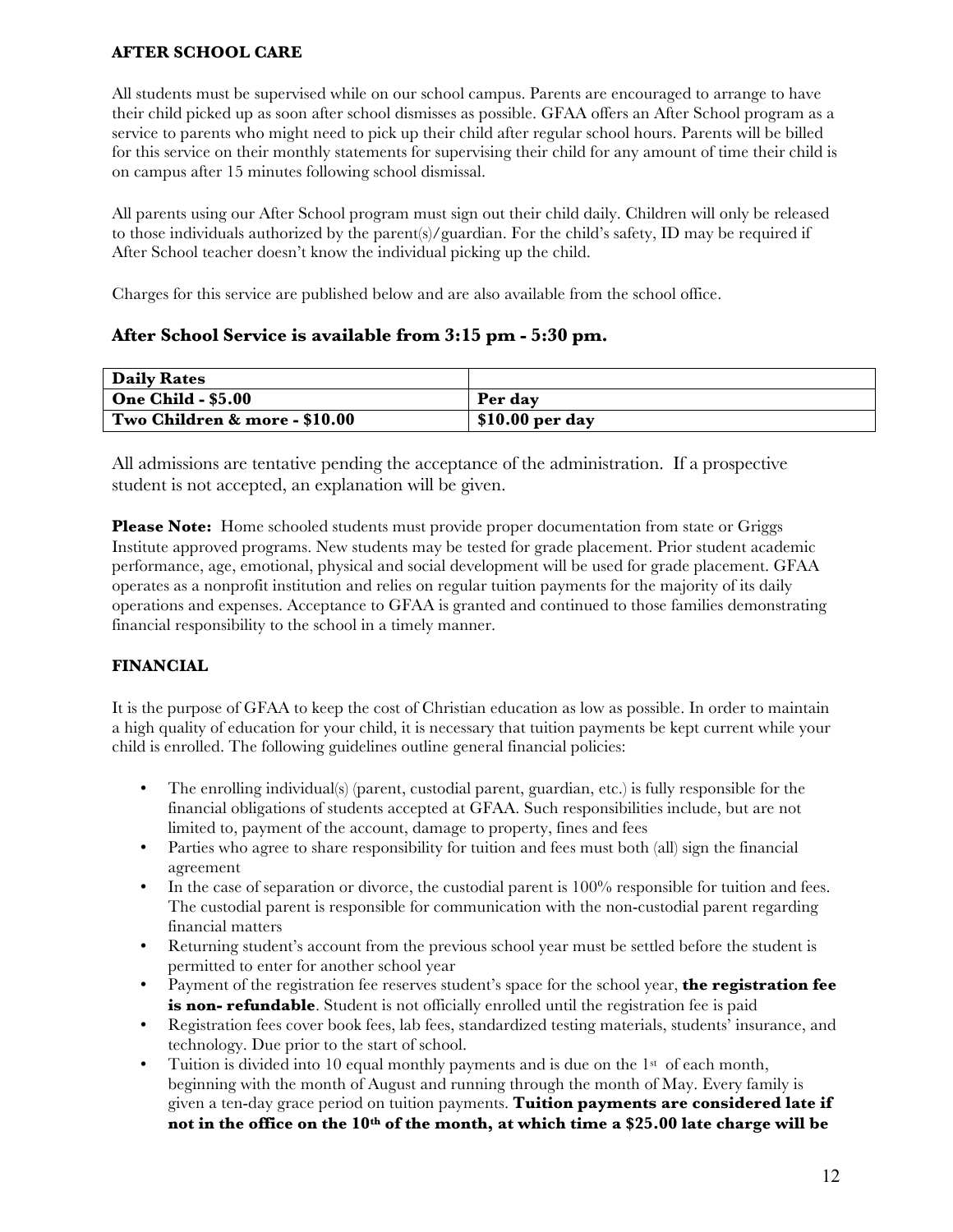**added to your past due account.** Payment sent by the mail must be received by the 10<sup>th</sup> of the month to avoid the late charge.

- A student transferring from another school must, at the time of registration, present a statement showing that his/her account at the other school is paid in full
- Parents/guardians are expected to be diligent in meeting their financial obligations to the school. If circumstances dictate a change in normal payment procedures, or if you have a financial emergency and is temporarily unable to pay, please contact the office to make alternative payment arrangements before you withdraw or get too far behind in payments
- **A \$25 charge will be made for any check returned for insufficient funds**. After two returned checks in a school year, further payments must be made by cash, cashier's check or money order
- Parents will be asked to withdraw their student(s) from school when the account has become delinquent in excess of 30 days and no acceptable financial arrangements have been made
- In the event that a student is withdrawn during the school year, it is the responsibility of the parent or guardian to officially notify the school office in writing a minimum of 2 weeks before the date of withdrawal. Otherwise all charges will continue until proper notification is made
- Participation in graduation ceremonies requires the family's account be paid in full or appropriate financial arrangement made
- Students will not be allowed to take part in extra-curricular activities which cost additional monies if they are not current with their tuition
- Any account not meeting the above expectations will be reviewed by the Finance Committee

#### **Discounts**

\$15 discount **after** the second child from the same family

5% discount for paying the entire year tuition and registration in advance (prior to first day of school)

# **REGISTRATION FEES**

| Registration (one-time fee) |       |       |        |           |
|-----------------------------|-------|-------|--------|-----------|
|                             |       |       |        |           |
| PreK                        | $K-4$ | $5-8$ | $9-10$ | $11 - 12$ |
| \$465                       | \$465 | \$565 | \$665  | \$765     |

# **Distribution of Registration Fees**

- Technology Fee
- Workbooks (consumable and non-consumable)
- Textbook rental fee (textbooks are owned by the school)
- Student accident insurance
- Students' Activities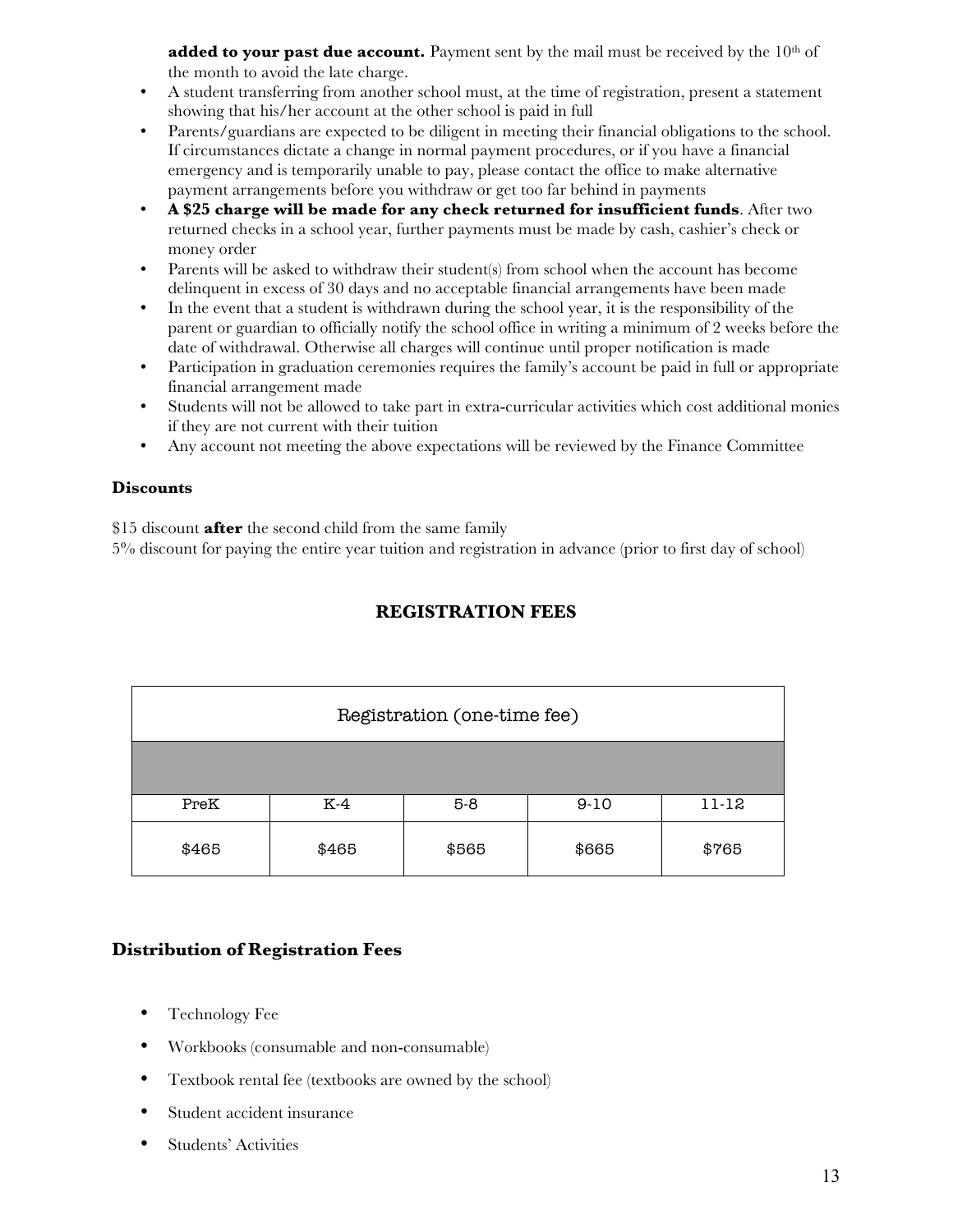• Standardized testing fee

The registration fee is to hold a position for the student in a classroom grade. The fee does not guarantee acceptance into the class position for which application is made. **If the student does not attend GFAA, the fee is not refundable.** (The registration fee demonstrates intent to enroll, and money must be obligated to staffing and the many different costs needed to support the student budget).

# TUITION FEES

|                             |       |              |       | Tuition (10 equal payments)         |       |       |                 |        |           |
|-----------------------------|-------|--------------|-------|-------------------------------------|-------|-------|-----------------|--------|-----------|
|                             |       | *Constituent |       |                                     |       |       | Non Constituent |        |           |
| (Fayetteville & Abney Only) |       |              |       | (All other churches or Individuals) |       |       |                 |        |           |
| PreK                        | K-4   | $5-8$        | 9-10  | $11 - 12$                           | PreK  | K-4   | $5-8$           | $9-10$ | $11 - 12$ |
| \$375                       | \$365 | \$365        | \$555 | \$585                               | \$405 | \$395 | \$395           | \$585  | \$615     |

#### **\*Constituent members are whose with membership at Abney Chapel or Fayetteville SDA Non-Constituents are whose with membership at other churches. \*Proof of membership is required**

#### **CLOSED CAMPUS**

Students are to remain on campus at all times during school hours unless accompanied, or given permission by, a parent or teacher. Once a student arrives on campus, he/she may not leave until the student's classes have been dismissed for the remainder of the day.

Visitors are welcome on campus during regular school hours; however, they must stop by the office and sign in with the secretary and obtain a visitor's pass. Parents are always welcome to visit their child's classroom. We do request, however, that prior arrangements be made with the teacher of the classroom to be visited.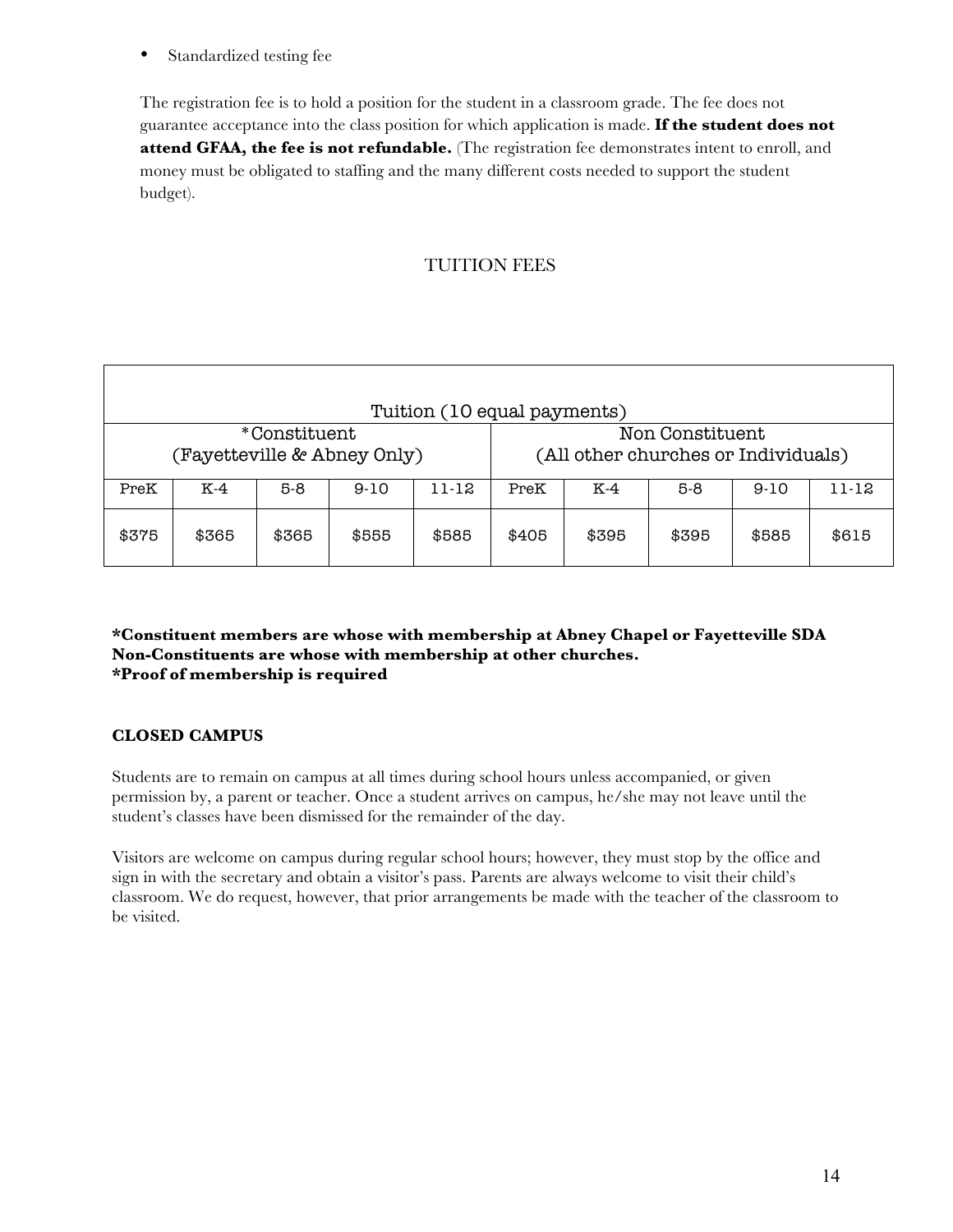## **BOOK USE AGREEMENT**

GFAA has made every effort to provide books for our students that are uplifting, character building, interesting, and informative. Whenever possible, we have purchased books published by Christian presses to supplement our curriculum. In addition, we have tried to provide books that will capture the interest of our students. Sometimes you might come across a book that you would prefer for your child not to read. This is perfectly acceptable. Please just return the book with a note about your objections, and we will help your child select a new one.

Students will abide by the following guidelines regarding schoolbooks:

- Students are responsible for any damages to the books
- Return all books at the end of the school year<br>• Return library/classroom resources
- Return library/classroom resources

It is understood that any and all tablets/computer and/or book use is at the discretion of teachers and staff of GFAA. Any vandalism, violation of the above rules, or other misuse of the school's books and tablets/computers will result in the cancellation of privileges. It is further understood that the loss of said privileges will not be a valid excuse for a student on completing assigned schoolwork in a timely manner. Any damaged or lost books or equipment is the responsibility of the student. All students will be charged for any costs incurred to replace or repair books or tablets/computers.

## **TECHNOLOGY USE AGREEMENT**

Students will act responsibly with all computer hardware and software, exercising responsible behavior at all times while on the network and/or Internet. Students are expected to respect other's passwords, folders and work files. Federal and State copyright laws are to be observed at all times.

Students will immediately tell an adult in charge if they encounter materials that violate these rules of appropriate use.

Students will show responsibility by observing the following guidelines:

- Inappropriate or offensive material on the Internet will not be accessed at any time
- Rebooting computers or setting up passwords on the computers is not allowed without prior permission from the supervising staff member
- Disseminate information about yourself or others on the Internet or through e-mails is not permitted
- Food and drink are not allowed while using tablets/computers
- Downloading any exe. files from the Internet or loading software of any kind onto the computer's files without prior permission from an appropriate staff member is not allowed
- Student will not rename, move, or remove existing computer files without prior permission from an appropriate staff member
- Sending or using abusive messages or inappropriate language on the school computers is not allowed
- School tablets/computers is not allowed for gaming.
- Any violation of the Internet policy or use of school technology devices will result in the loss of technology privileges during the school year.
- Students and parents are required to sign the technology user agreement.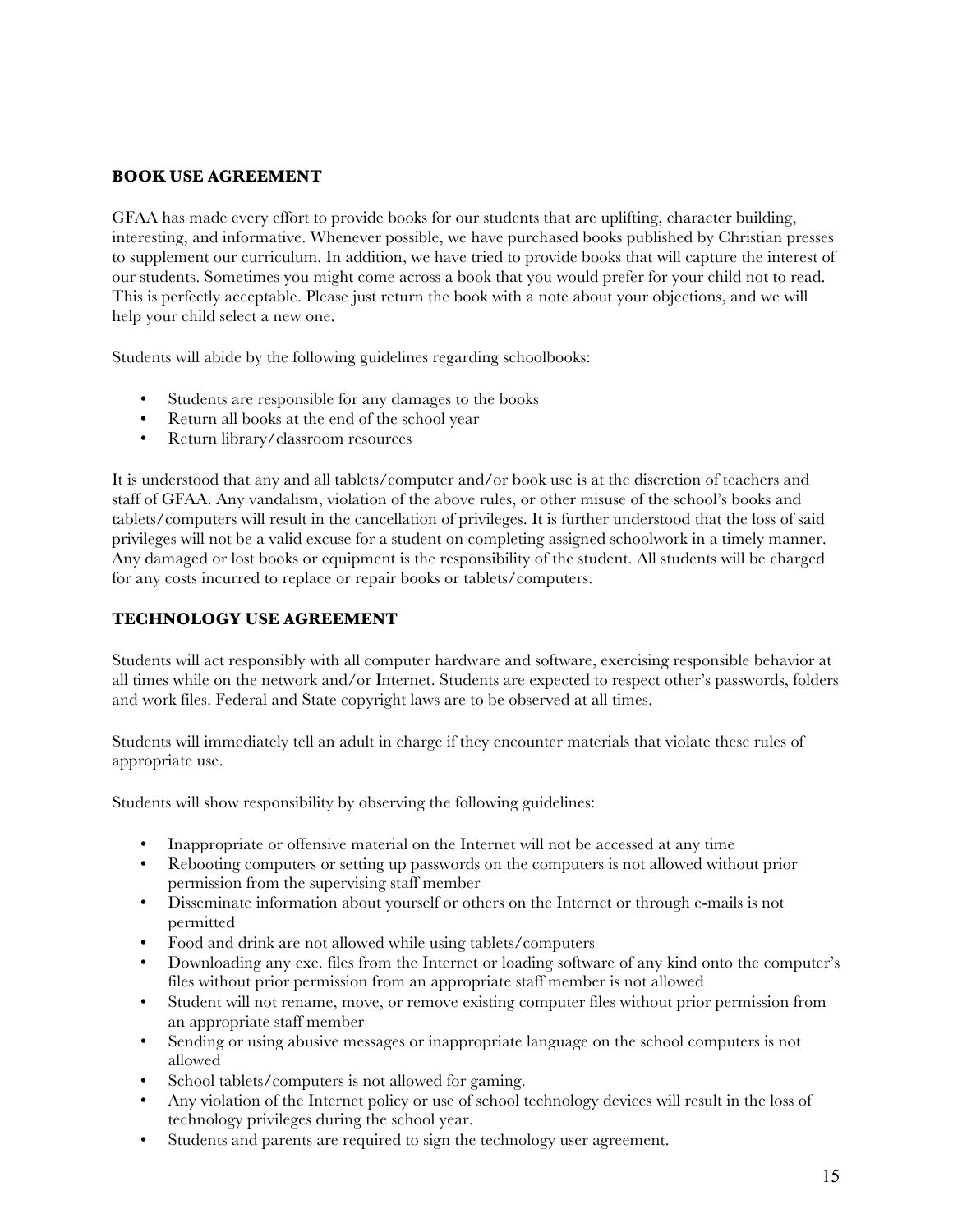## **BULLY-FREE ENVIRONMENT POLICY**

Students, staff, and the school community are expected to conduct themselves in a respectful, Christian manner. Bullying is anti-social behavior and will not be tolerated. Bullying is intentional, repetitive, and harmful behavior targeting another student. It may occur on school property, at extracurricular activities, or on field trips. Each student is responsible for his own actions and is held accountable.

Examples of bullying are as follows:

- Verbal: name calling, put-downs, threats
- Physical: pushing, hitting
- Social: rumors, trying to isolate and make victim feel rejected<br>• Psychological: acts that instill a sense of fear or anxiety
- Psychological: acts that instill a sense of fear or anxiety

All school staff will be trained and watchful for bullying warning signs, closely supervising children at all times and in all areas of the school. Teachers will, on a regular basis, conduct class discussions and do activities to educate the students to respond assertively to the bully.

The students will be trained to understand that they have a responsibility to report bullying. The staff will address the reports on a regular basis. The situation will be assessed to determine if the behavior meets the criteria for bullying or if the behavior is an isolated incident that can be handled through conflict resolution.

Disciplinary steps may include:

- Exclusion from certain areas or extracurricular activities
- In or out of school suspension
- Expulsion

#### **DISCIPLINE**

Standards:

The administration and staff of GFAA believe that the school should have regulations that can be enforced fairly and consistently. The objective of any regulation is to teach the students to become selfdisciplined by accepting the responsibility and logical consequences of their actions. The main principle for life at GFAA is:

My behavior, attitude and speech will Enhance learning,

Build people up, Protect property,

Sponsor Christian influence.

We expect students to know what is and what is not acceptable behavior and what the consequences will be for misbehavior.

Only those students wanting to cooperate with the following standards of GFAA need apply for admission: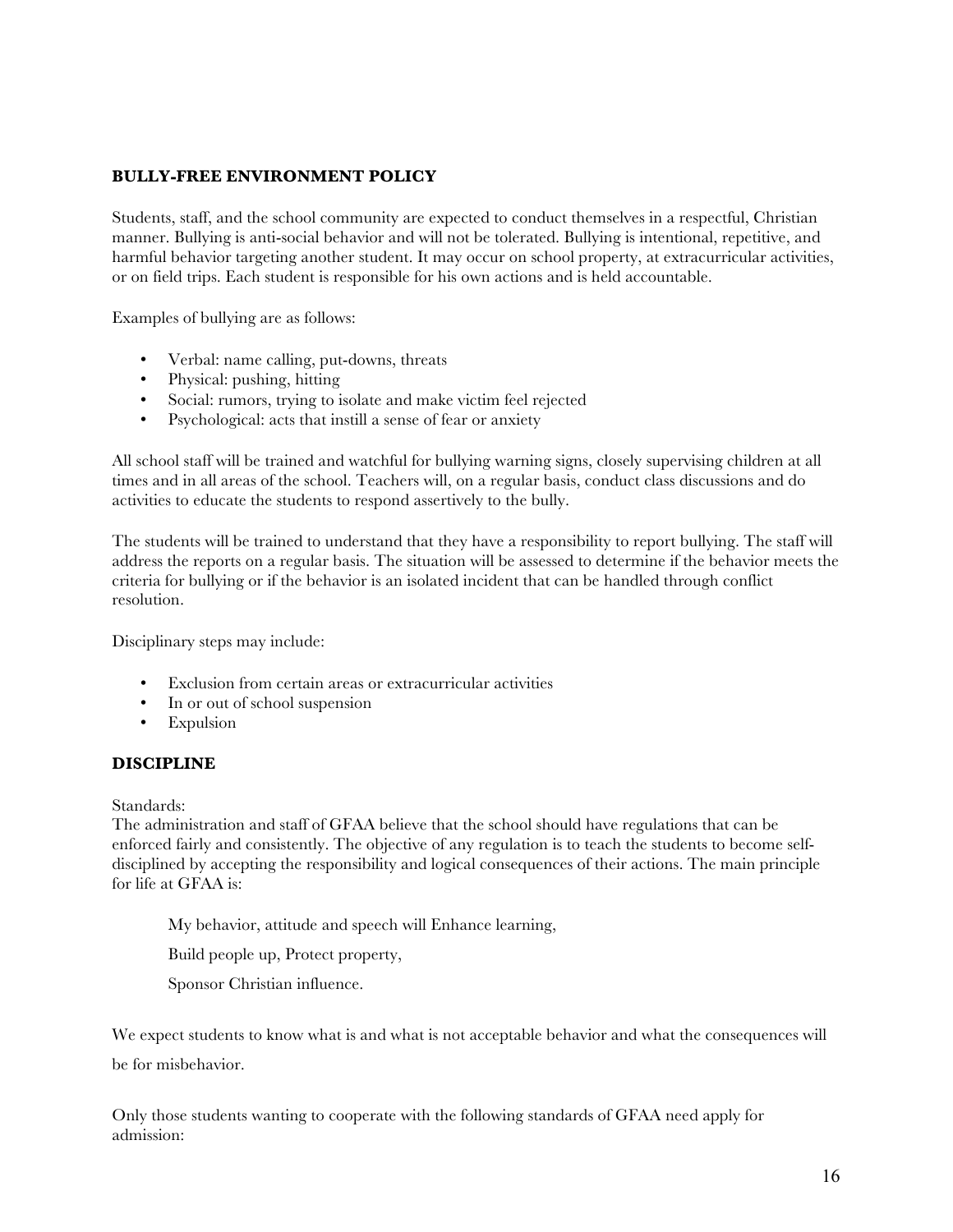- Each student is expected to conform to all the regulations of the school with obedience and respectfulness to the directions of any teacher
- Each student is expected to respect the feelings and property of fellow students
- All school regulations apply to any school-sponsored activities
- The relationships between the opposite sexes should be conducted in a dignified and wholesome manner. The *"hands-off"* policy will be enforced
- All eating will be confined only to designated areas and times
- Students may not sell anything on campus without permission from a teacher
- All unauthorized items need to be kept at home such as but not limited to any and all kinds of music and video players, video games, hand-held games, playing cards etc.
- Pictures or stickers are not to be posted on any part of lockers, books, desks, or anywhere on school campus

## **Inappropriate Behavior**

The principal or teacher may take away a student's privileges for participating in any inappropriate behavior. Students will receive consequences when class or school behavior warrants such actions. Samples of an infraction form with specific explanations will be issued during registration process.

Inappropriate behaviors that warrant discipline:

- Gossiping slander
- Name Calling
- **Instigating**
- Suggestive or lewd behavior
- Altercations on school activities
- Behavior that disrupt instruction
- Refusal to do homework
- Defiance to authority
- Failure to comply to rules and policies
- Lack of respect and courtesy
- Use unacceptable language, verbal, written, gestures or body form
- Chewing gum
- Throwing objects
- Vandalism, kicking, fighting, rough or horse playing
- Failure to adhere to School Mission
- Disruptive behavior
- Harassment
- Property damage
- Tampering with another student's property

#### **Vandalism**

Vandalism and destruction of school, church, or other students' property will require restitution and may result in suspension or expulsion.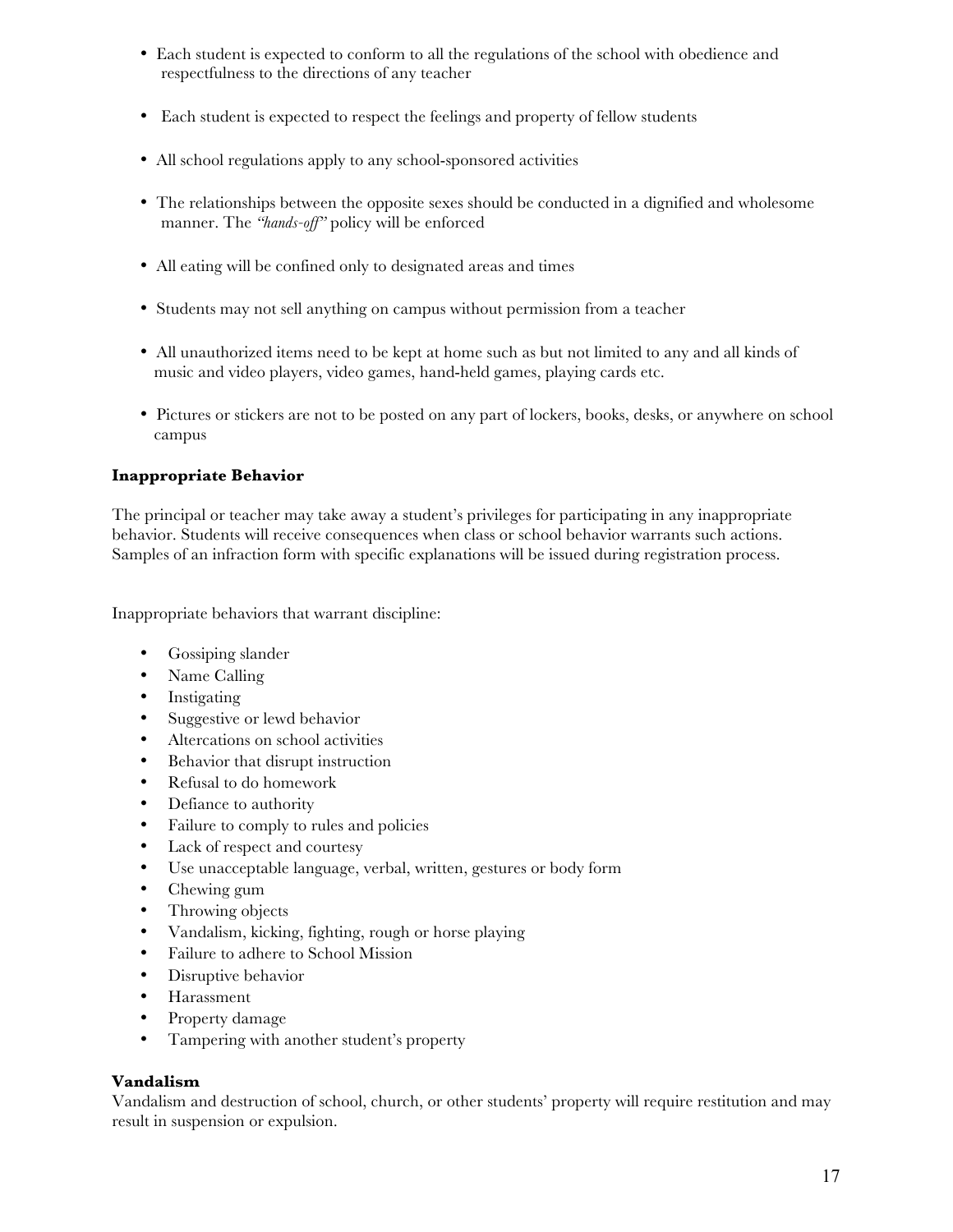## **Suspension**

- **Fighting**
- Abuse toward teachers, staff or students
- Lack of required immunization
- Aggressive behavior
- Bullying
- Communicated threats
- Physical harassment
- Possession of chemical drug paraphernalia
- Theft
- False fire alarm
- Assault in any form
- Tampering with teacher's personal property
- Inappropriate use of technology

# **Expulsions**

- Accumulation of three suspensions
- Arson
- Meeting for the purpose of engaging in sexual acts
- Possession or displaying lewd or obscene material
- Assault and battery of students, faculty or staff
- Use or possession of drugs
- Inappropriate sexual behavior
- Defiance of authority
- Suggestive or lewd behaviors
- Serious threat to kill or harm

## **Classroom Behavior**

As children of God, the expected behavior in class will be up to how Jesus would speak, act, and decide. Children will be guided into peer relationship based on Restorative Justice. Children will be expected to always think about other emotions, believes, understanding their cultural background. As a very cultural diverse school, GFAA students will use this environment to learn more about other cultures, to respect others, as they would like to be respected, and to always evaluate their decisions.

First, the teacher will address students who do not abide by the school expectations. Based on the cause and consequence measures of each classroom, if the behavior is not modified, parents will be contacted by the teacher. Last, if behavior still persists, student will be referred to the principal and parent conference will be requested. At this point disciplinary measures will be taking in account.

## **Student Citizenship**

Schools require a higher level of courtesy than many people exercise in ordinary public space. Everyone in the classroom is there for the purpose of learning, and no one should be able to deprive another person of the chance to learn. Expressions of rudeness and even of carelessness degrade the high purpose of learning that should be paramount in a school setting.

GFAA's discipline plan is based on the belief that student conduct should lead to student self-government, self-discipline, and self-control. Conduct that is deemed inappropriate or disruptive to classroom activities will be dealt with in measures appropriate to the behavior. Student conduct will be documented and parents notified by Student Referral forms or a call from the principal. Unwanted behavior that persist will be dealt with in a number of ways that may include fines, home suspension, detention, or expulsion.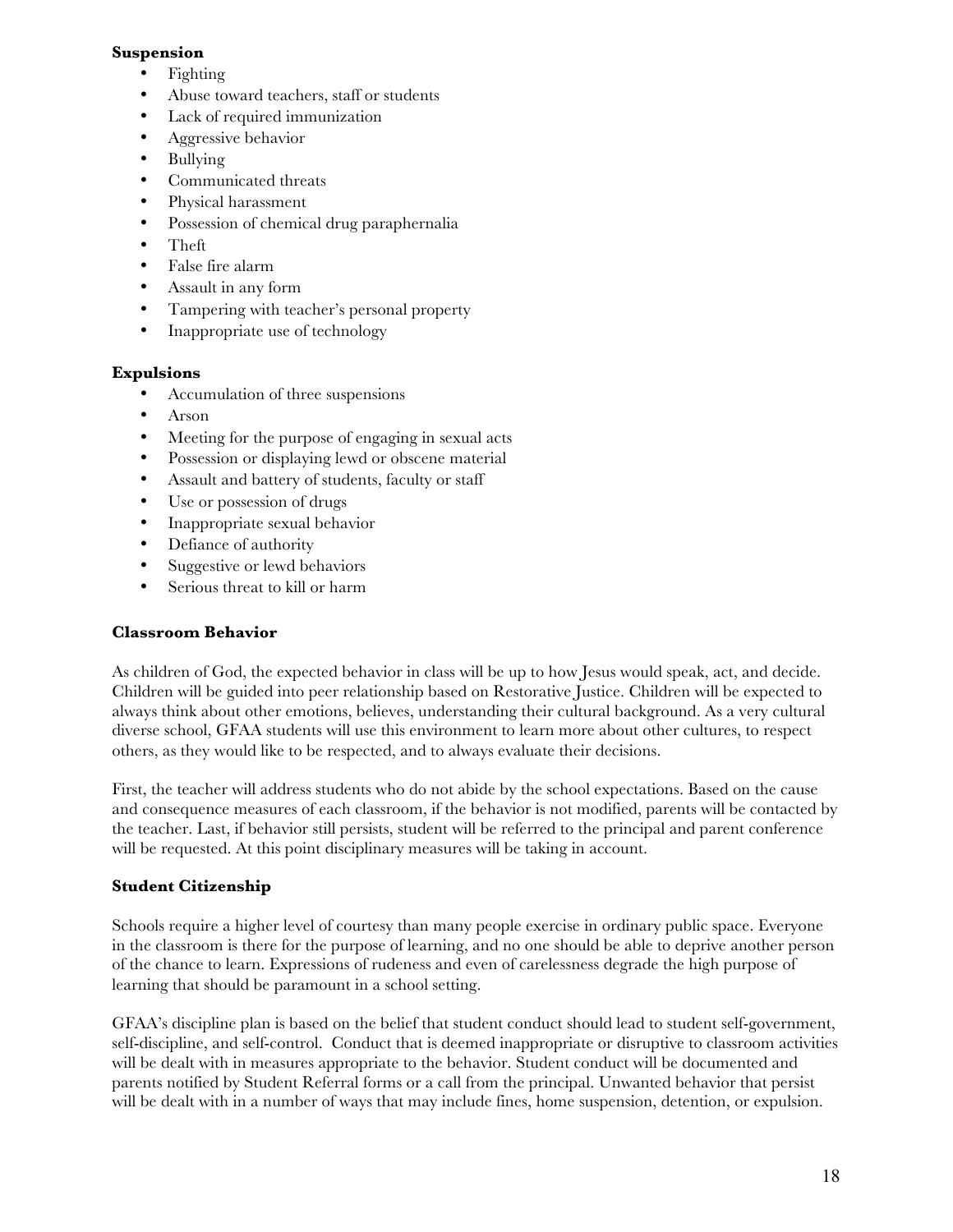All students are expected to maintain high standards of conduct. Conduct or habits contrary to the standards of GFAA, even those that might take place off campus, may cause the student to be subject to review by the school administration. A student may be suspended or expelled for the following reasons:

## **Disciplinary Process:**

**Step One:** Daily infractions of classroom behavior will be addressed by the supervising teachers.

**Step Two:** For repeated infractions the parents, teacher(s) and student(s) will meet. The principal will be notified at that time.

**Step Three:** If corrective measures have not worked or the offense is severe, the student will be taken to the principal or designee. When a student's behavior becomes disruptive to the learning of others or his own, or threatens the well being of the student or of those around him or her, the principal or designee will notify the parent/guardian that suspension will be assigned.

Suspension consists of the student remaining apart from classmates for a period of 1 to 3 days as deemed necessary. At this time, the student may be placed on disciplinary probation, and a written contract may be made with the student. The teacher, parents, and board chairperson will be made aware of the situation and all actions that might be taken from this point.

**Step Four:** Continuing or severe infractions will be taken to the School Board. The student and/or parent/guardian will have the right to represent himself or herself to the School Board. The School Board will determine the appropriate action to be taken based on Christian principles. The action may include suspension or expulsion; or the parent/guardian may choose to withdraw the student.

# **SERIOUS OFFENSES MIGHT REQUIRE THAT A STUDENT WILL GO IMMEDIATELY TO STEP FOUR.**

Unauthorized or inappropriate items brought to school will be confiscated.

## **DRESS CODE POLICY**

Students' dress and grooming is to reflect high standards of personal conduct so that each student's attire promotes a positive, safe and healthy atmosphere within the school. As a part of the education to be received at Greater Fayetteville Adventist Academy, the correct understanding and practical application of Biblical principles in the choice of clothing size, length, and appearance is intended to emphasize the love of self and preoccupation with conformity to school expectations.

While the choice of clothing and personal appearance is ultimately an individual matter, good sense and good taste require that certain standards be taken into consideration. The Bible gives five broad standards to serve as guidelines for the Christian in their overall appearance. They are modesty, cleanliness, simplicity, neatness, and healthfulness.

## **Dress Code Violation**

Parents are expected to assist in the monitoring of student dress BEFORE arrival at school. If students come to school out of dress code, they will report to the office to call home for a change of clothing. If someone is unable to bring a change of clothes, they will borrow something from the clothing bank. Continuing violations will receive progressive discipline consequences.

**Hair** should be clean, well-managed, natural color, and non-distracting. Extreme or bizarre hairstyles are not permitted.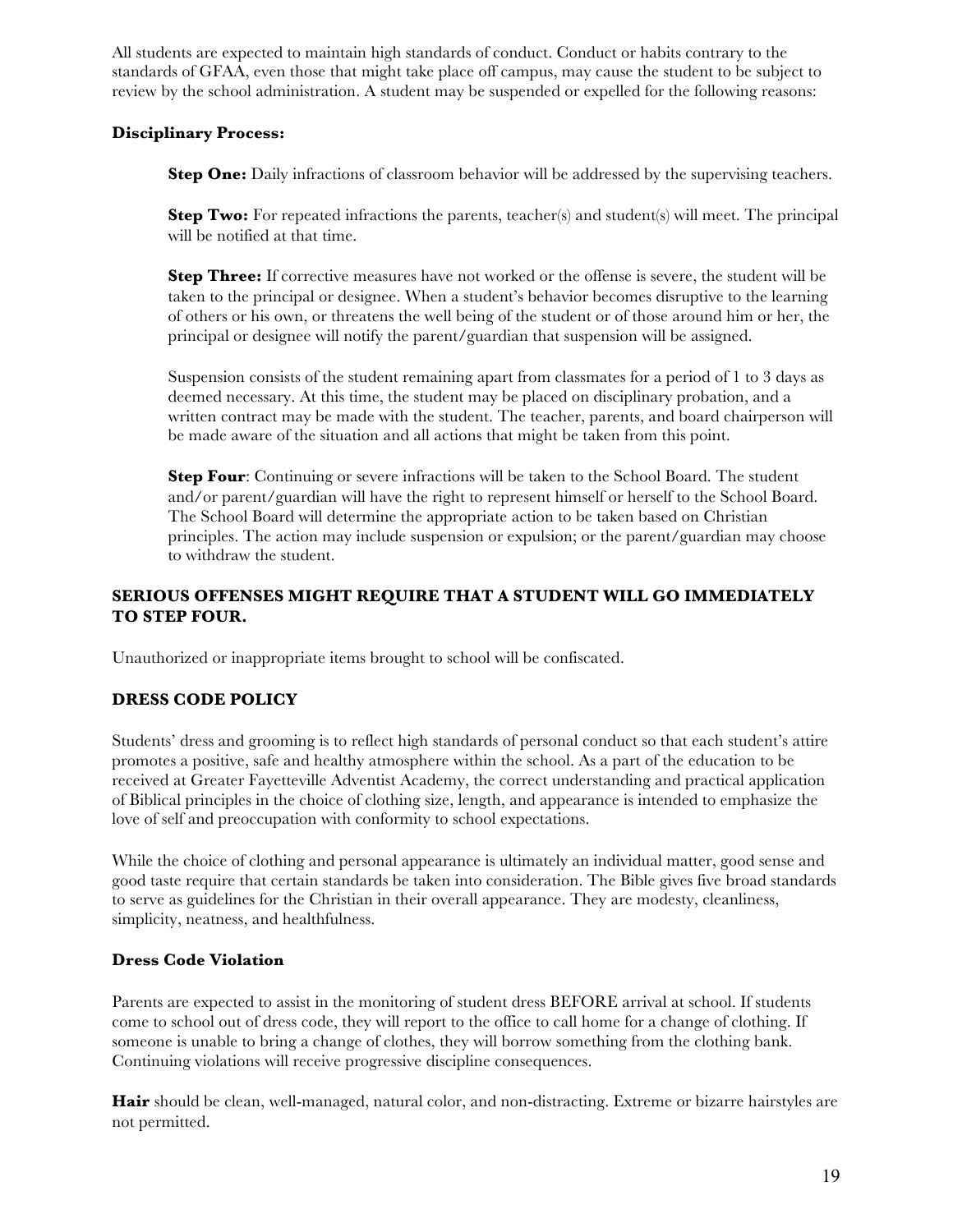**Jewelry -** No bracelets (this includes plastic or fabric except medical), earrings, necklaces, rings, chains, or studs for initial stage of ear piercing are permitted. Tattoos and body piercings are not allowed.

**Hats** - No head covering of any kind including hats, cap, bandana, or forehead bands are to be worn in any classroom (boys and girls).

**Make-up and nail polish** – will not be allowed. Lip balm will be permitted for moisture and healing purpose. Nail polish should be well maintained. No artificial nails. Nail color polish must be in natural colors.

**Accessories/Miscellaneous** - No themed belt buckles. No skulls or other questionable emblems on anything.

**Tights and Socks** - Only solid black or solid white tights/socks are allowed.

**Shoes-** Only solid black closed toed shoes are allowed. Tennis shoes that are appropriately fastened or tied are required for gym use or during PE class. Shoes that are NOT allowed include: flip flops, shoes with wheels, and heels over two inches. Shoes cannot have student handwriting on them or any other questionable emblems.

### **Uniform Policy Female Uniform**

Shirts – Yellow/hunter green/white polo with school logo Skirts – Knee length khaki skirt (**finger tip length**)

Pants – Loose-fitting knee length khaki shorts or khaki long pants Socks/tights - Solid black or white Shoes – Solid black shoes with no characters, no skulls or other questionable emblems. Sweaters – School hoodies only

## **\*Shorts and skirts must be the length of the middle fingertip when standing erect**

#### **Male Uniform**

Shirts – Yellow/hunter green/white polo with school logo

Pants – No sagging or baggy pants. Knee length khaki shorts or khaki long pants

Socks – Solid black or white

Shoes – Solid black shoes with no characters, no skulls or other questionable emblems. Sweaters – School hoodies only.

#### \***Shirts must be tucked in. Belts are to be worn if clothing is designed for them**

#### **Fieldtrip Uniform**

Field trip t-shirt Jeans Sneakers

## **School Function Uniform**

#### **Boys**

White buttoned up shirt Black Pants Black dress shoes. Black socks Black tie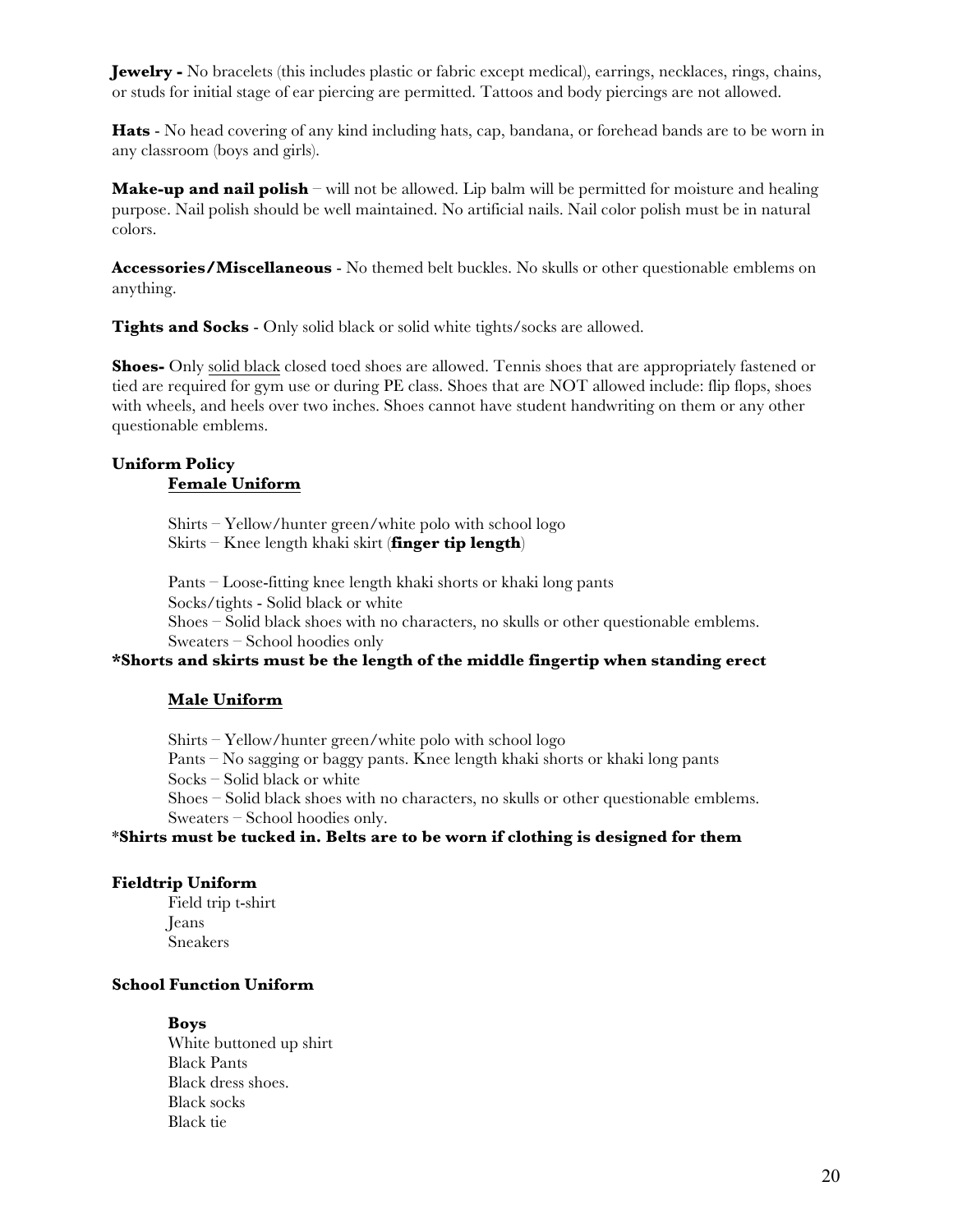**Girls** Black dress or black skirt with white top with sleeves Black/white tights/stocking/ or black sock Black dress shoes

#### **DRESS DOWN FRIDAY**

Students are allowed to dress down on the **4th Friday of each month** for a cost of \$1.00. All uniform policy guideline applies regarding modesty and decorum. Such as no tear in clothing, dresses with spaghetti straps are not allowed; dresses must maintain the appropriate length.

#### **COMMUNICATION**

Greater Fayetteville Adventist Academy shall communicate to parents/guardians through various means such as parent/teacher conference, e-mails, letters, phone calls, text messages, and memos. Text messages and phone calls to teachers should occur during non-teaching time. Please speak with your grade level teacher for their schedule.

Parents/Guardians **are encouraged** to have periodic conferences with teachers. To schedule a conference at any time **other** than on a regularly scheduled school conference date, **Please** e-mail or call the office for arrangements to meet with your child's teacher.

# **CLASSROOM VISITATION**

Our school policy is to welcome all visitors and volunteers. However loitering is the presence of any person on the school campus without the knowledge and consent of the officials of the school. Anyone desiring to visit a classroom at times others than Open House must make prior arrangements with the school office. Guest, visitors and volunteers must report to the office and sign in at the office and then will be allowed to visit the designated area. This requirement is for the safety and security of the student and staff.

Also, any volunteer work is welcome, as we want to make our school to be welcoming and warm. Please note that prior to engaging and contributing to our school parents are required have to do a background check. Please contact the office for the website and registration information.

## **CELEBRATION**

**Birthday celebrations** are authorized only during lunchtime with prior arrangement made with the classroom teacher. Please be at the school 15 minutes prior for preparation and sign in procedures.

#### **MEDICAL EMERGENCY**

All Field Trip Consent Forms also provide a "consent to treat" verification. In the event of a medical emergency, the school will make every reasonable effort to contact the student's parents or guardians as specified on the form. If the contact cannot be made, the school will exercise the authority given to seek proper care for the student. Students involved in self-mutilation and/or making suicide threats will be asked to seek psychological counseling. A written release form a psychologist/psychiatrist must be presented to the administration before that student is allowed to return to school. Parents must sign a release of information to the school counselor/principal when undergoing testing/evaluation.

## **CHEATING/PLAGIARISM**

Students are encouraged to commit themselves to academic honesty. Students who are found to be dishonest on academic work will receive a "zero" for the work and will be referred to the school administration. This includes students who give or share their work. Parents will be notified of these occurrences and **a second offense will result in significant disciplinary consequences.**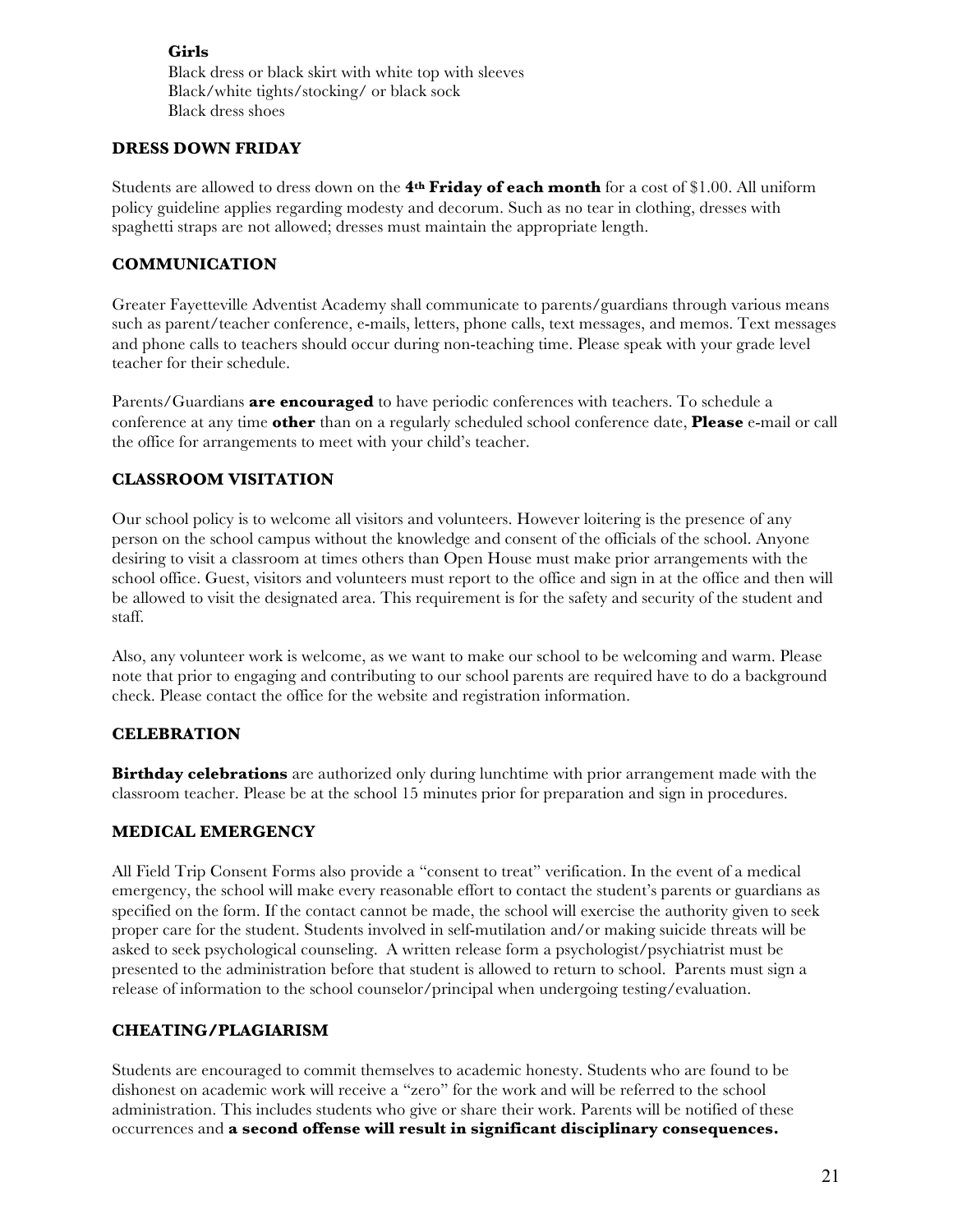#### **STUDENT INSURANCE**

Limited student insurance (a secondary coverage) is included in the registration fee. This coverage is provided for any accident occurring during school hours on or off school campus, and during schoolsponsored activities such as field trips and sporting events.

In case of an accident, if possible, the parent/guardian or any person taking the student for treatment should pick up an insurance form from the school office, have the doctor and/or hospital sign the form, attach statements and forward them to BMI Benefits promptly. It is the responsibility of the parent to see that the form and all statements are forwarded to BMI Benefits within 90 days of the accident in order to meet the deadline of the insuring company.

### **RE-ADMISSION**

Re-Admission will be denied to those whose tuition fee has not been met for the current school year unless special arrangements have been made with the principal, or school board. Families who **have not fulfilled** their financial obligations with the school will be formally notified. In addition **promotion information will be withheld, and no official transcripts will be available until all obligations have been met with the school.** 

## **GENERAL INFORMATION**

#### **Lockers**

Locker space is provided for students. It is the responsibility of each student to keep his/her locker clean. Money and other valuables should not be stored at school. The school is **not** responsible for articles left in lockers.

#### **Meals/Hot Lunch**

Parents are encouraged to provide an adequate breakfast for their children so that the students may function at their best during morning hours.

GFAA encourages students to be healthy, therefore, please provide wholesome and healthy lunches for your child.

The school may sometime provide hot lunch for a cost. Parents will be notified on this in advance.

- Students will bring lunches from home.
- Students must bring their own utensils.
- Students will not share their food with their classmates. \* **No sodas** will be allowed on campus.

#### **Personal Property**

All students' belonging must be clearly labeled including clothing, school supplies, and lunch box etc.

#### **Severe Weather**

For school closings due to severe weather conditions, an attempt will be broadcast on TV channel 5 WARL, for information concerning school closings. In addition to the One Call Now messaging system.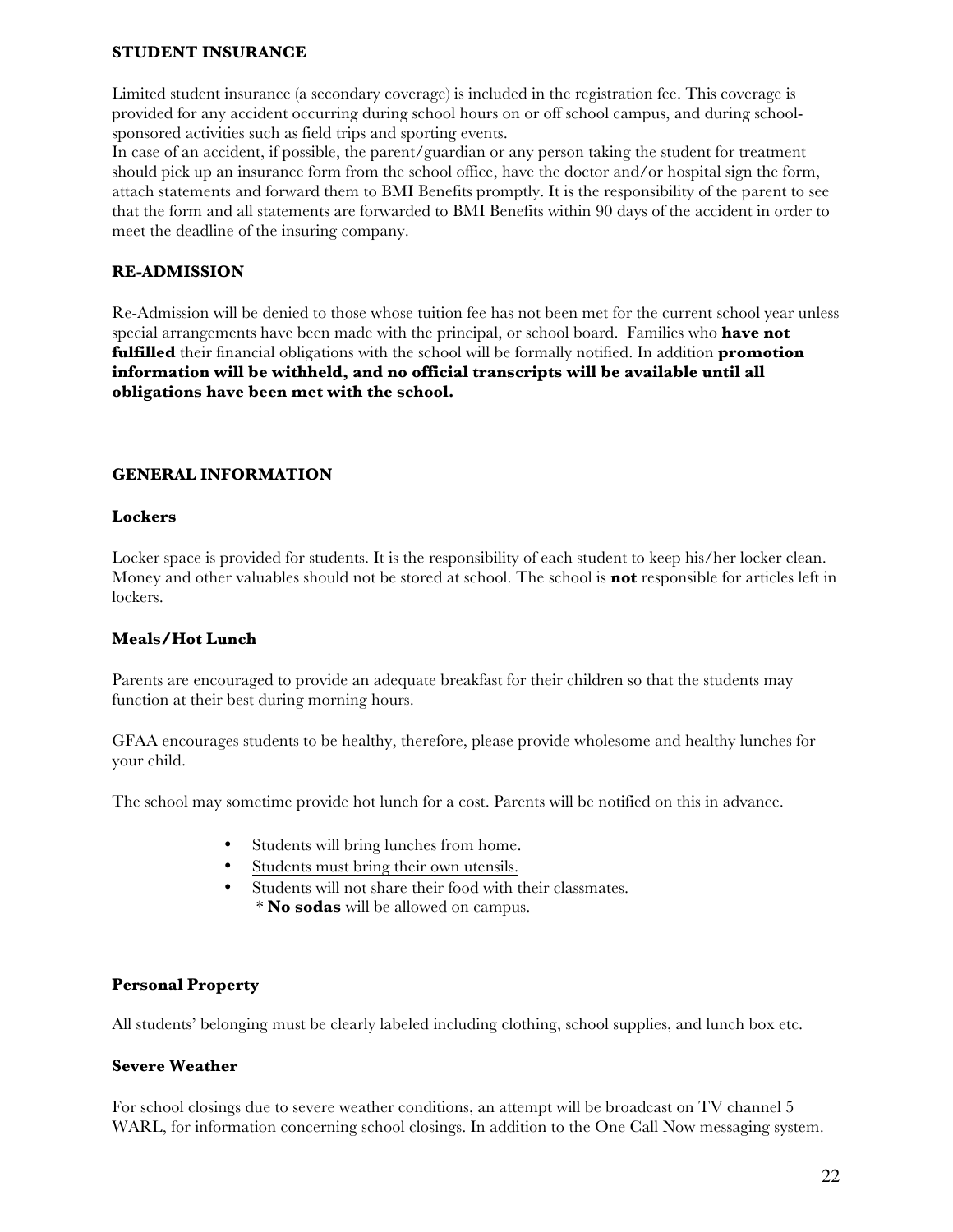#### **STUDENT HEALTH**

#### **Immunization**

North Carolina's Immunization Law requires that parents and guardians present to school authorities a Certificate of Immunization showing that their child(ren) has/have received immunizations. The law requires **that if the immunization certificate is not presented within 30 days after enrollment, the child will be prohibited from attending school** until all immunizations are complete. Parents of rising  $6<sup>th</sup>$  graders are required to have a booster dose of the TDAP.

#### **Illness**

Hearing and vision screening should be done regularly. GFAA reserves the right to require a student to obtain a physical if there is a medical concern. If a student becomes ill during school hours, the parent/guardian will be notified and asked to come and pick up the child. If the parent/guardian is unable to pick the child up from school, the child will be isolated from the other students until arrangements have been made by the parent to pick the child up.

In consideration for the health of all children and staff and to meet state regulations, the school must be informed of any contagious diseases your child might have. These diseases include strep, chickenpox, and pinkeye. If your child has a fever, we ask that you wait a complete 24 hours after the fever is gone before returning the child to school.

#### **Head lice**

A child who is found to have head lice will be sent home for treatment with a head lice-killing product and for the removal of all lice eggs, called nits. The child will not be permitted to return to school until every single nit has been taken out of the child's hair.

#### **Emergencies**

If your child is injured at school, first aid will be administered and an attempt will be made to contact at least one parent/guardian or the designated emergency contact for further instructions. If a parent cannot be contacted by phone, the Cumberland EMS will be called or the child will be transported to the nearest hospital emergency room. It is imperative for parents to keep the office updated on any changes to emergency contact information including change of address, phone number, or responsible adult.

#### **Medication**

Students requiring medication on a daily basis during the school day or taking medication for a period of time **exceeding 20** school days **MUST HAVE AN OFFICIAL PHYSICIAN'S MEDICATION FORM COMPLETED AND ON FILE IN THE SCHOOL OFFICE, SIGNED BY THE ATTENDING PHYSICIAN, AND SHALL FILE WITH THE PRINCIPAL OF THE SCHOOL A MEDICAL AUTHORIZATION SIGNED BY THE PARENTS OR LEGAL GUARDIANS OF THE STUDENT.**

**Students cannot transport medication to school. In addition students are NOT to give cough drops or any other over-the-counter medication to their classmates. Over the counter medication has to be given directly to the principal or office manager from the parent with a written description, dosage and time.**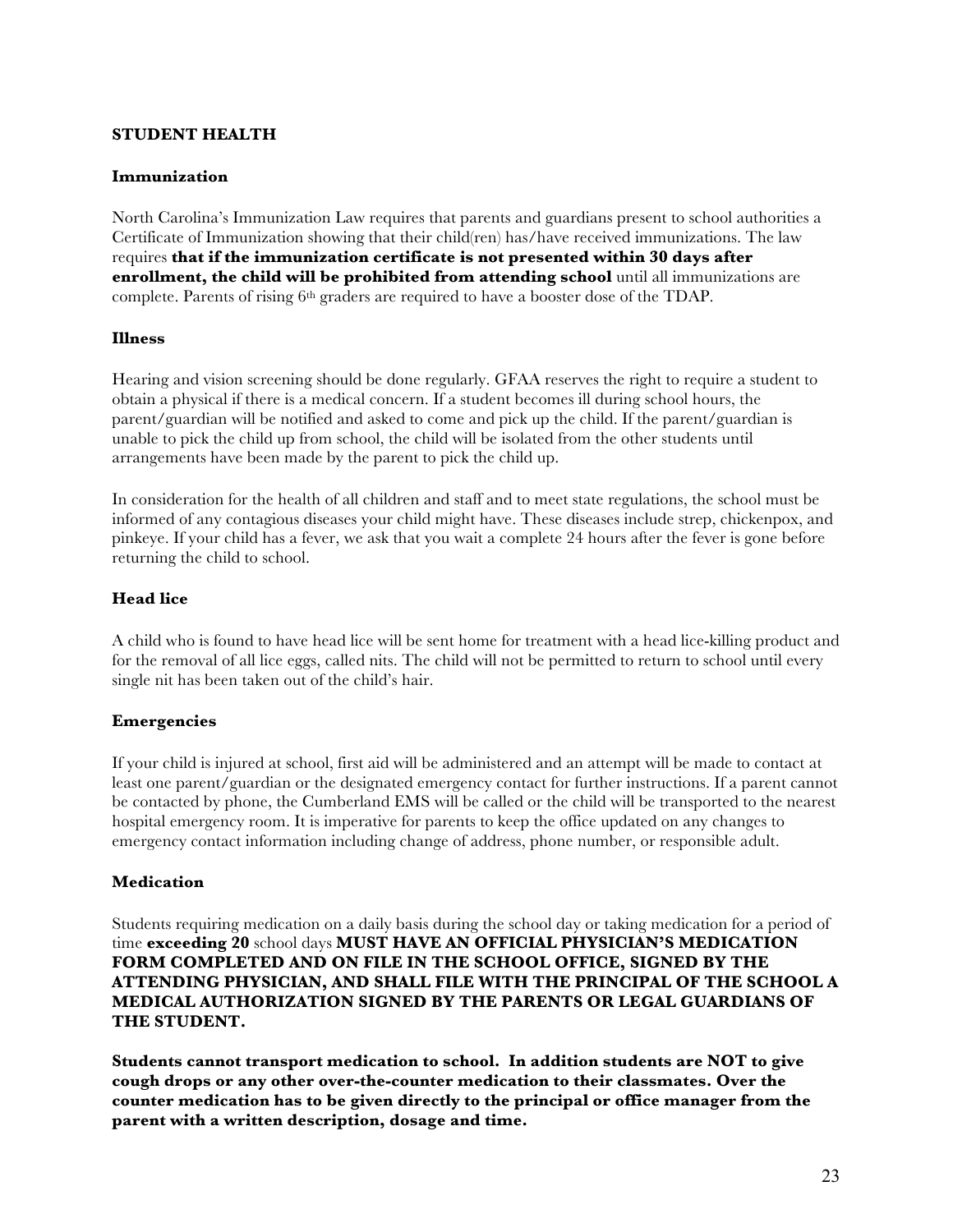## **Parents are responsible for transporting to and from school all medications** to be

administered by school. All prescription medications brought to school are to be given to the office manager for safekeeping. They must be in the original container with the student's name, name of medicine, dosage and time for each dose. A completed Medication Administration Form (available in the office) is to accompany all prescribed medications and over-the-counter medications. A physician's signature is required for the prescribe medication.

# **ELECTRONIC DEVICE POLICY**

The computers and technology used in GFAA are intended for educational purposes at all times. Students shall use computers, iPads and tablets in a responsible, efficient, ethical and legal manner.

Communication is a privilege and not a right. Failure to follow the procedures will result in loss of the privilege and may result in disciplinary action. The school may deny, revoke and suspend access to technology at any time.

Use of personal electronic devices is not permitted during school hours. These devises include but are not limited to MP3 players, iPods, and Cellular devices. The school will not be responsible for lost or damaged property while at school. If there is a legitimate need to have one of the items listed above at school, this will need to be approved by administration prior to using them during school hours.

**Consequences**: Inappropriate use of such devices will warrant confiscation of equipment until a parent comes to the school and picks it up. All staff members have the right to confiscate any electronic item. Any confiscated items will be returned to a parent after a conference.

In second occurrences, devices will be returned at the end of the school year.

# **Cell phones**

Understanding the need for communication and the ever-growing number of youth with cell phones, we are allowing cell phone usage on school grounds under the following policy:

- Phones must be turned off during class times
- Phones must be stored in the student's locker
- Phones may only be used at teacher-designated times
- Cell phone cameras are never to be used
- Cell phone usage may never disrupt the educational environment
- Cell phone usage on field trips will be determined by the teacher

These rules are needed to ensure the learning environment is protected from disruption, and for the privacy of other students.

## **Please be reminded that emergency information should be called in to the school office, do not depend on cell phone availability during the time your child is on school grounds.**

#### **Telephone Usage**

Students will not be called from class to answer the phone during school hours. Important messages will be relayed in a timely manner. Students should not ask to use the phone except in an emergency.

## **GRADE REPORTS**

A report card for each student will be issued quarterly following each nine-week grading period. Parentteacher conferences are held to discuss your child's academic performance. This allows parents and teachers the opportunity to discuss the progress of the student and to be able to address the needs and expectations of all involved.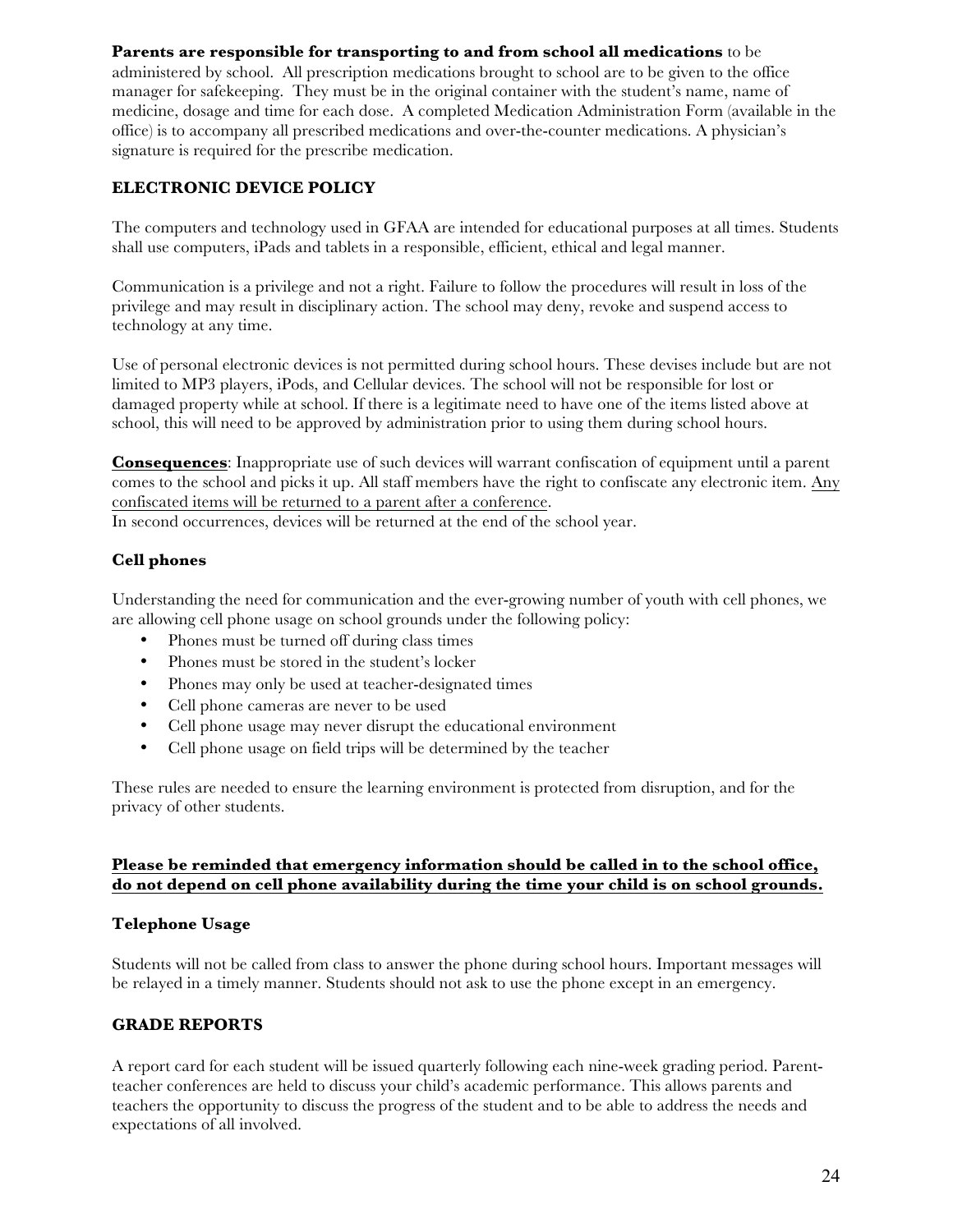Parents will also be provided with a progress report every five weeks for Kindergarten through 8<sup>th</sup> grade. This report will reflect all work currently assigned in a given quarter. Conferences between parents and teachers may take place at any time a need arises.

## **Grading Policy**

Students are expected to do their best in all subject areas. Academic requirements may be adjusted to meet each student's needs. Excellence and subject mastery are to be strived for in all subject areas.

Seventh-day Adventist kindergartens are developmental by design and encourage children to progress at their own pace. Progress reports are designed to report each student's progress on the skills that are being encouraged. Based upon the guidelines of the Southern Union Conference, and the discretion of the Southern Atlantic Conference we will use the grading systems below

#### **Kindergarten**

|     | Achieves objectives and performs skills independently |
|-----|-------------------------------------------------------|
| NT. | Needs more time to develop                            |

P Progressing toward achieving objectives and skills

## **Grades 1-2**

| Е. | Excellent    |
|----|--------------|
| S  | Satisfactory |
| N  | Needs work   |

#### **Grades 3-12**

| $A+$  | $100\%$  |
|-------|----------|
| A     | $93.5\%$ |
| $A -$ | $89.5\%$ |
| $B+$  | $87.5\%$ |
| B     | $83.5\%$ |
| B-    | $79.5\%$ |
| $C+$  | $7.5\%$  |
| C     | $73.5\%$ |
| $C-$  | 69.5%    |
| $D+$  | 67.5     |
| D     | 63.5%    |
| D-    | $59.5\%$ |
| F     | 0.00     |

Progress reports are given to help the parents be aware of student progress. Each late assignment or paper may be docked points for every day it is late. Assignments not turned in by the end of each week will not receive a grade unless it is make-up work after an excused absence. Parents are asked to monitor the daily assignments are completed in a timely manner.

Large projects that involve more than a week to produce must be turned in on the date the project is due. These projects will be noted well in advance, in the homework planner.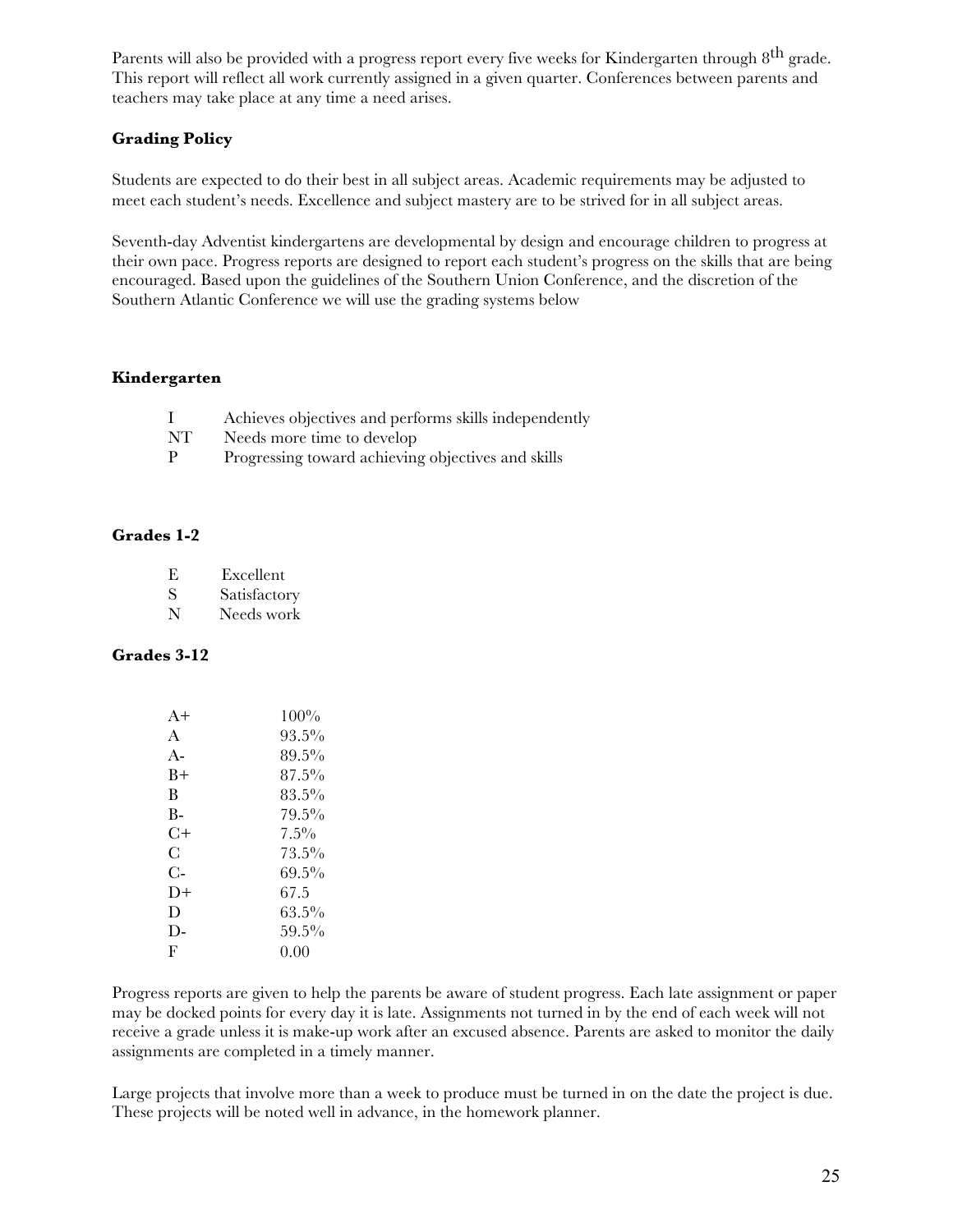## **GRADUATION REQUIREMENTS**

#### **8th Grade**

- 1. A student who fails two or more core subjects may not be promoted to the ninth grade.
- 2. Each student must be eligible for promotion to ninth grade in order to participate in graduation services at the end of the year.
- 3. A student who is not promoted due to failing a class or classes may remove the failing grade or grades by attending summer school or taking these courses by home study. Upon satisfactory completion of the courses the student may/will be promoted.
- 4. The student's final statement of account must be paid in full before he/she will receive his/her diploma.

#### **Retention**

Greater Fayetteville Adventist Academy is pursuing a path for personalized learning format to support each student individually, to ensure that the student understands, masters, and advances in each expose skill as they are presented. If, various interventions and personalized learning strategies are tried and the student continues to lag behind academically, it may be necessary to retain the student. This decision is made by consensus of the classroom teacher(s), the parents, and the principal.

The following will be considered for retention:

- Students in first grade who have not mastered minimum reading or math requirements
- Students who have accumulated excessive absences
- Students who have demonstrated a decided lack of effort and have failing grades.

In certain instances where a student demonstrates severe deficiencies academically, emotionally, and/or behaviorally, it may be recommended that the parents arrange for a psycho-educational assessment by a certified school psychologist at the local public school district to determine if there are serious physical, learning, emotional, and/or behavioral disabilities which may affect the student's ability to learn.

#### **ACCELERATION PROCEDURE**

Acceleration of course work is governed in accordance with the South Union of Seventh-day Adventists Education Code. Student applying for acceleration must have Iowa Assessment composite scores in the

90<sup>th</sup> percentile. In most instances students will be offered challenging materials, so that students will not forfeit any of the developmental stages. **Students are discouraged from accelerating the grade placement process.** Students wishing to accelerate must declare those intentions by March 15 of the current school year. Each case will be handled on an individual basis with consideration given to academic ability, social maturity, age, and overall recommendation by GFAA faculty and administration. The request is then submitted to the SAC for final consideration.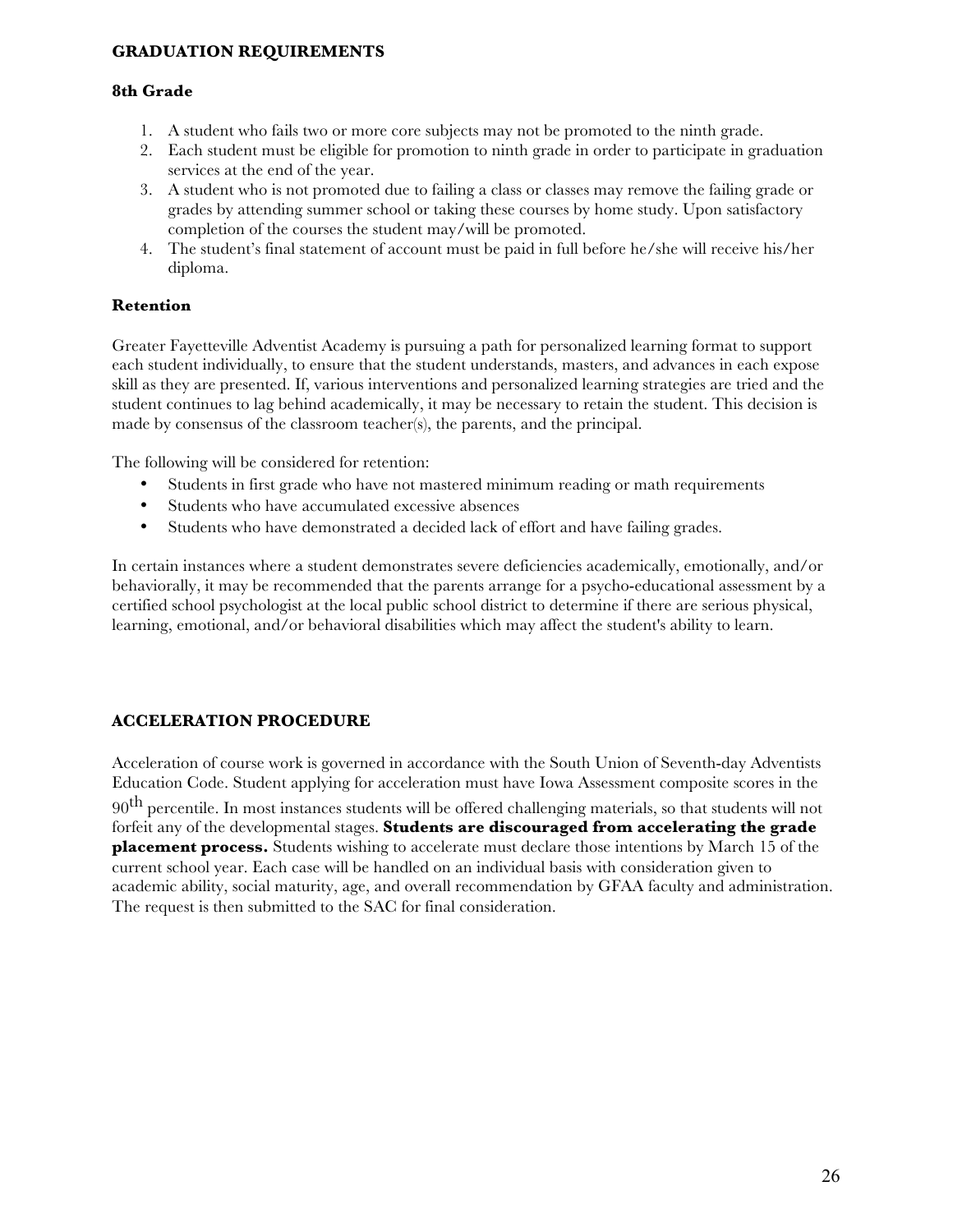## **12th Grade Graduation Requirement**

## **HIGH SCHOOL COURSE SEQUENCE –REQUIRED**

GFAA offers a College Preparatory Diploma (25+ credits) or a Standard Diploma (23 credits) All graduates must complete in addition to their courses 40 hours of community services.

| FRESHMAN (9th)       | SOPHOMORE (10th)     | JUNIOR (11 <sup>th</sup> ) | SENIOR $(12th)$            |
|----------------------|----------------------|----------------------------|----------------------------|
| Bible 1              | Bible 11             | Bible 111                  | Bible IV                   |
| English 1            | English 11           | English 111                | English 1V                 |
| Algebra 1            | Geometry             | Algebra 11                 | Pre Calculus               |
| Physical Science     | Biology              | Chemistry                  | A&P/Physics                |
| Computer Literacy    | World Geography      | Modern Language 1          | US Gov/Econ                |
| Physical Education   | Physical Education   | <b>US History</b>          | Modern Language 11         |
| Yearbook             | Health               | Fine Arts/Electives        | Fine Arts/Electives        |
| *Fine Arts/Electives | *Fine Arts/Electives | Community Service (20 hrs) | Community Service (20 hrs) |

\*Fine Arts (Choir, Art, Orchestra, Music Appreciation) \*Electives: (Yearbook, Drama, Photography)

## **Fayetteville Technical Community College (FTCC)**

Students entering grade 11 are eligible to enroll in March for two courses or (6 credits) college hours, during the summer, fall, and spring each semester. Students must have a minimum GPA of 3.00. If a student take takes two classes each semester, they should be able to complete the Arts or Science College Transfer pathway, which are 33 and 35 credits hours respectively. All classes are tuition free. There is no cost associated with the classes. Students are responsible to get their own books.

#### **Community Services**

As part of the requirement for graduation, each student must complete a minimum of 40 hours of community services before being allowed to receive their high school diploma. Community service encourages students to become willing to help others as Christ did. It provides a service which meet human and community needs without monetary compensation.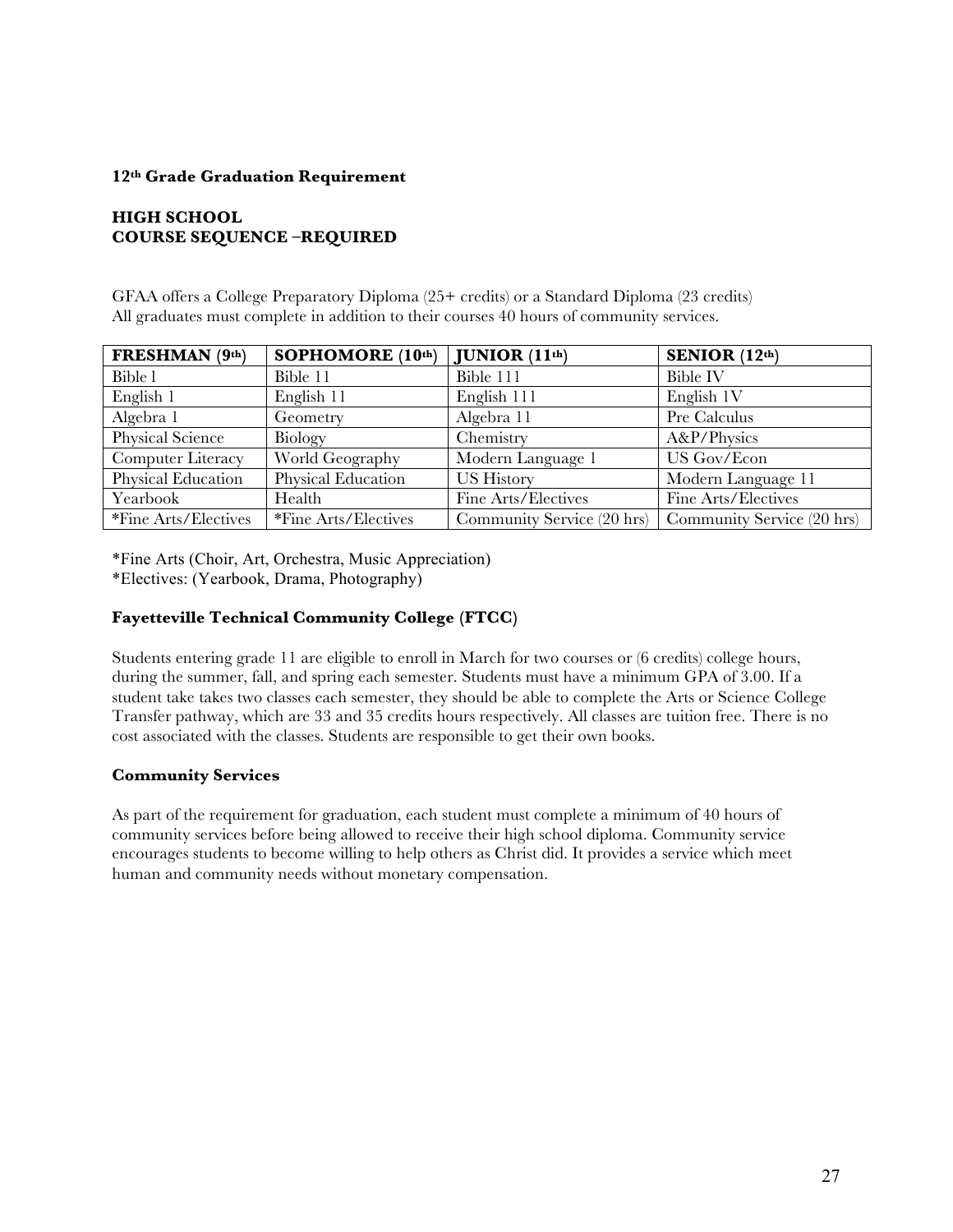## **INTERPRETATION**

GFAA reserves the right to make clear any interpretation of policy, written or implied, and is not subject to legal interpretation of wording or intent.

### **NON-CUSTODIAL PARENTS**

Divorced, separated and blended families are realities of contemporary life that affects GFAA's responsibilities to its students. It is the responsibility of both parents to keep the school current with all necessary and legal documents regarding custody arrangements.

The following guidelines have been adopted to assist the school in situations where a non-custodial parent wishes to become involved in school related activities of a child or wishes to have contact with or take custody of the child while the child is at school:

- Ordinarily, the school will not resist or interfere with a non-custodial parent's involvement in school-related affairs or access to the parent's child or the child's records unless the school is presented with a court order or comparable legal document restricting such involvement or access. The school will not otherwise choose sides between parents
- If there is a restraining order in place, the custodial parent is responsible to present the school with a copy of the order along with a picture of the restricted party
- A non-custodial parent may not take custody of a child or remove the child from school premises unless the parent presents either a written court order or a written authorization signed and verbal notification by the custodial parent permitting such custody
- If the actions of parents, custodial or non-custodial, become disruptive to the operations of the school, the school has the right to restrict access by such parents and to take other necessary actions

Concerning student activities that require parental consent, the school will accept consent only from the custodial parent unless authority to grant consent is given to the non-custodial parent by a court order or comparable legal document.

## **NON-PUBLISHED POLICY**

Every effort is made to make a handbook as complete as possible, however, unforeseen situations arise and the constraints of the time and space make it impossible to include every conceivable situation. For this reason, it is sometimes necessary for the school staff and/or the school board to make or adjust policy during the year. These additions carry the same weight and are just as binding as the written information in the handbook.

#### **PARENTAL PARTICIPATION**

GFAA expects a willingness on the part of the parents to participate with the school in the education of their children. Such involvement includes:

- Regularly monitor homework planners, newsletters and progress reports
- Provide a time and place for the student to do his homework, free of distraction
- Refrain from engaging in conversation that will tend to undermine either the teacher or the school
- Make every effort to have your child in school. Try to plan family vacations around the school calendar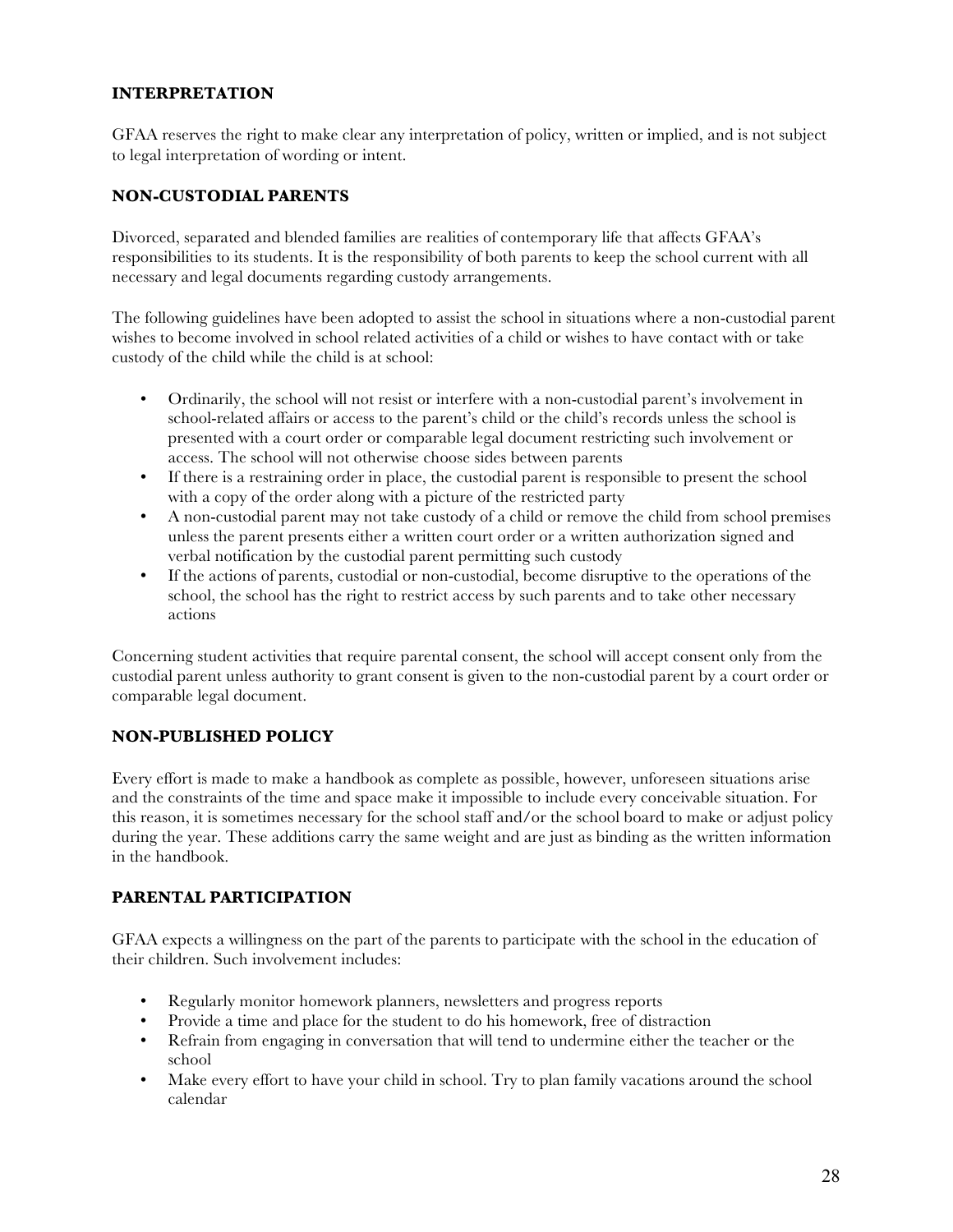## **SEARCH AND SEIZURE**

GFAA shall maintain a safe, healthy environment of its students, faculty and staff at all times.

School authorities have the right to perform unannounced searches and to seize illegal, unauthorized material to determine whether there exists any danger to the student or the school. A student's personal effects (e.g. locker, backpack, purse, etc.) may be searched whenever school authorities have reasonable suspicion to believe that the student is in possession of illegal or unauthorized materials. Illegal or unauthorized material is all substances or material prohibited by school policy or state or federal law including, but not limited to, controlled substances, drugs, alcoholic beverages, cigarettes, guns, knives, weapons or incendiary devices.

Students may be asked to empty their pockets, purse, wallet, locker, book bag, etc. without parent's permission or the student's permission. **Registration of the child constitutes parental consent to such searches**.

All student desks, lockers and computers are the property of GFAA and are at all times under the control of the school. School authorities may perform general inspections of desks, lockers and computers at any time without notice, without consent and without a search warrant.

A student's failure to permit searches and seizures as provided in this policy will be considered grounds for disciplinary action.

In the case of possession of illegal drugs or weapons, GFAA will report the student to law enforcement agencies. Parents will be contacted immediately upon verification of the violation.

#### **STUDENT EXPRESSION**

We encourage students to express themselves in appropriate and uplifting ways. These expressions are not to disrupt the learning going on in any class. No messages shared by our students are to be vulgar, obscene or mocking of others based on race, origin, color, sex or religion. Insignias, buttons or pamphlets distributed at school must be approved by the administration prior to distribution.

#### **STUDENT RECORDS**

As required by the Amended Family Educational Rights and Privacy Act of 1974, Greater Fayetteville Adventist Academy hereby gives public notice to all parents of students in attendance that it is its policy that:

A cumulative folder is kept for every student in the school office. The Southern Union Conference of Seventh-day Adventists Department of Education requires this. This folder will contain academic records, photographs, achievement forms, documents and any other pertinent and relevant information.

The student's folder will be transferred directly to another school at the direct request of that school's assigned registrar when the student's account with GFAA is paid in full. Official transcripts will be released only when satisfactory financial arrangements are made.

#### **Scholarship Assistance**

GFAA Scholarship comes from various sources and will be offered to members of the church and community to provide financial assistance for children who might not otherwise receive a Christian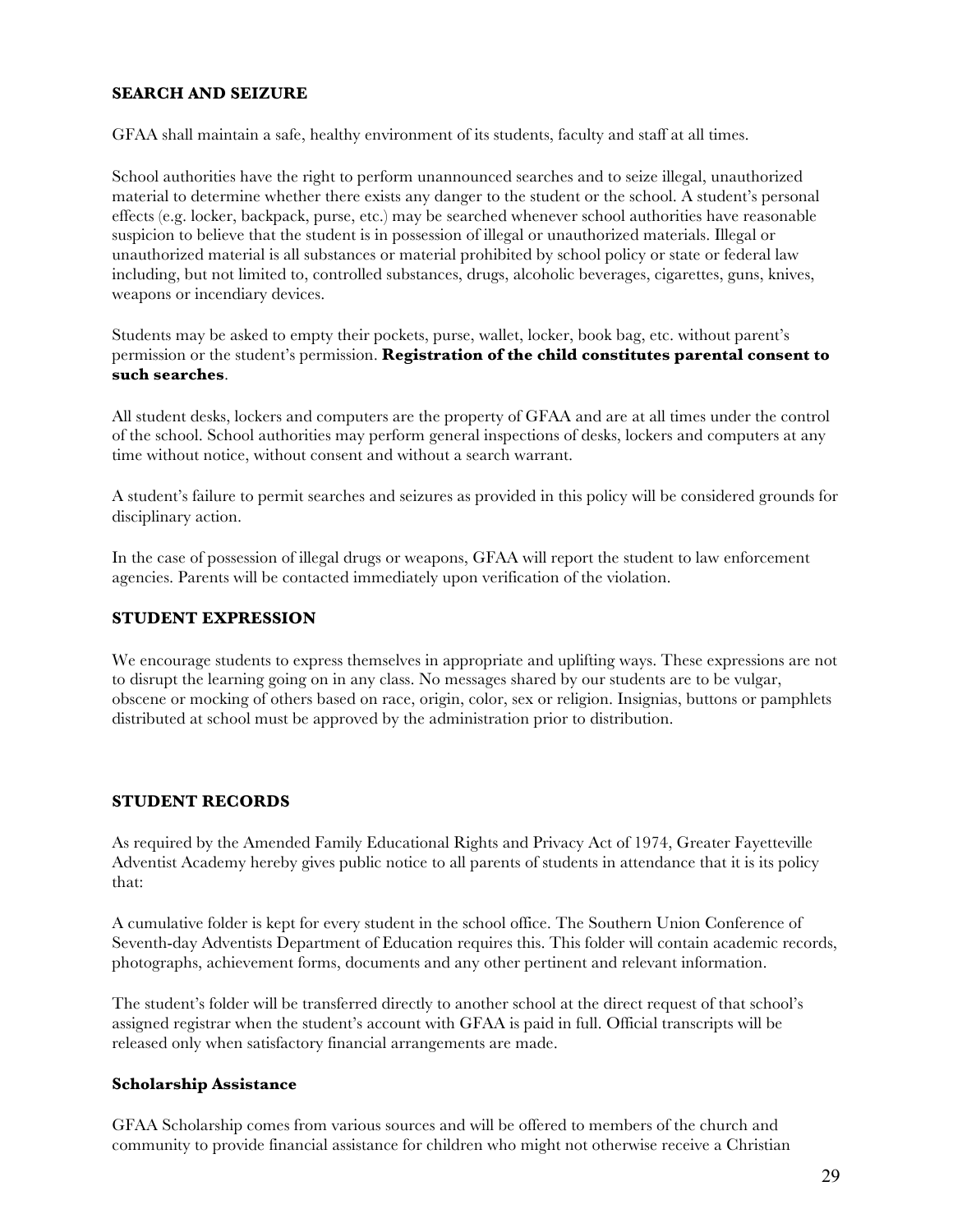Education and to those students who have displayed academic, music excellence, Christian leadership and hospitality. If you would like more information, please contact the principal or the school board chairperson.

## **Standardized Testing**

The Southern Union Conference sets the policies regarding standardized testing including the choice of test to be used, grade levels to be tested, and time of testing. Currently, the program consists of The Iowa Assessment. The results of these tests will be discussed with parents, guardians and students during parent teacher conferences.

# **Homework**

Homework is given to accomplish the following purposes: (1) target specific area in need, (2) practice life skills within home environment, (3) connection between home and school. Please assign a quiet place for spiritual homework and reading practice. Independent work habits should be encouraged in the early years. Students are urged to prepare their work neatly, accurately, and punctually.

All work missed due to a lawful/excused absence must be made up upon the students return to school. All assignments that are not made up will be reflected in the student's grade.

Ten points per day will be deducted for late assignments and homework after the second day, unless under special circumstances notified in advance.

## **DROP OFF/PICK UP POLICY**

Parents/Guardians **must provide a list of other persons/Emergency contacts** authorized to pick up and drop off their child. Phone calls will only be for authorizing pick-up of your child when using the nametag provided by the school. The parents **shall** provide the individual's name, and telephone number. **YOUR ALTERNATE PICKUP PERSON MUST PROVIDE PHOTO ID WHEN PICKING UP YOUR CHILD.**

## **SCHOOL BUS**

GFAA will offer a bus service for all students, for \$80.00 a month. Pick up and drop off locations will be announced.

## **General rules:**

For your safety and the safety of others, these rules are required to be followed at all times while onboard the school bus.

- Demonstrate self-restraint, self-discipline and common sense.
- § Obey all bus rules, as may be communicated by the driver, other bus company personnel, school personnel, school publications, school assemblies and other means.
- Follow all driver instruction, which may address behavior, seat selection and other safety and welfare matters.
- Demonstrate respect for the driver, fellow riders, bus stop neighbors, the bus, personal property, and overall safety.

## **At the Bus Stop:**

• It is the responsibility of parents/guardians to ensure their students arrive safely at the assigned bus stops.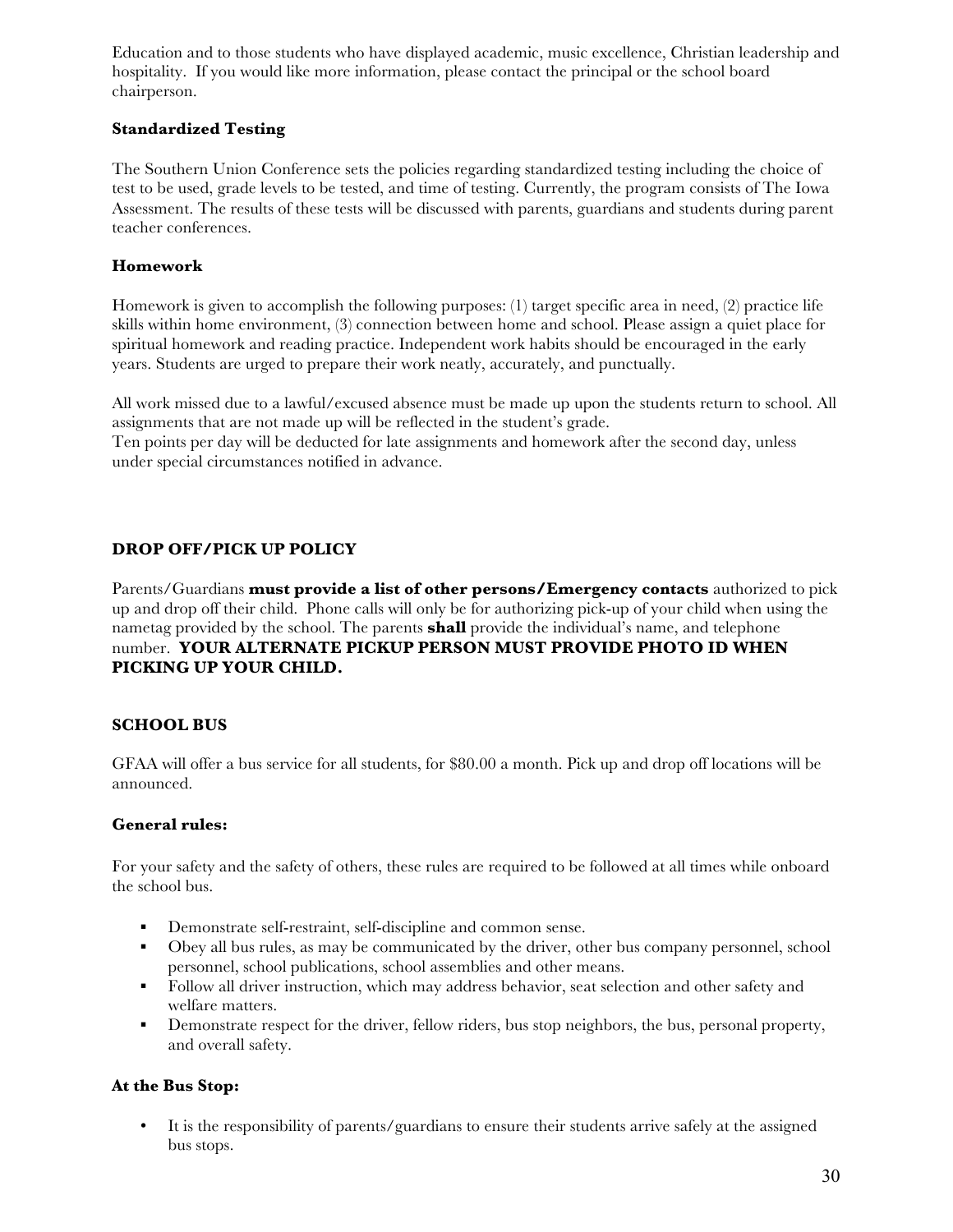- It is recommended that parents/guardians make arrangements to receive students when they are returned to their bus stops at the end of the day.
- Always walk to the bus stop. Never run.
- Walk on the sidewalk. If there is no sidewalk, walk on the left facing traffic.
- Always go to the bus stop about five minutes before the bus is scheduled to arrive.
- While at the bus stop, wait in a safe place away from the road. Do not run and play while waiting.<br>• Never speak to strangers at the bus stop and never get into the car with a stranger. Always go
- Never speak to strangers at the bus stop and never get into the car with a stranger. Always go straight home and tell you parents if a stranger tries to talk to you or pick you up.

## **On the Bus:**

- Go directly to a seat. Remain seated and facing forward for the entire ride.
- Talk quietly (so the driver will not be distracted).
- If you need to talk to the bus driver: wait for the bus to stop, raise your hand, and call the driver's name.
- Never throw things on the bus or out the windows. Never play with the emergency exits.
- Keep the aisles clear at all times.
- If there is an emergency, listen to the driver and follow instructions.
- Use seat belts, immediately upon taking a seat, throughout the ride, and until the bus has stopped at the destination.
- Remain in your seat, facing forward, for the duration of the trip.
- Keep emergency exits and aisles clear at all times.
- Respect the window boundary: No body parts protruding. No items tossed. Nothing shouted.
- Respect other riders' personal space: No physical or verbal attacks. No taunts. No harassment. No bullying.
- Do not disrupt the driver with your voice or actions.
- Do not tamper with bus controls, emergency exits or safety equipment.
- Do not compromise the safety or well being of others.
- Do not bring hazardous or destructive objects (i.e. firearms, weapons, explosives, sharp or pointed objects, lighters or matches) on the bus.

## **Exit the Bus:**

- When getting off the bus make sure you walk (not run) three more steps away from the door. This is the best place to be around a bus. Stay away from the bus wheels and watch out for moving cars.
- Once you get off the bus, go straight home so an adult will know where you are.
- Only get on and off the bus at your designated stop. If you need to get off the bus somewhere else, you will need to have a note from your parents.
- If you leave something on the bus, never return to the bus to get it. The driver may not see you come back and they may begin moving the bus.

Also, if you drop something near the bus, tell the bus driver before you attempt to pick it up, so they will know where you are.

# **EXTRA CURRICULA ACTIVITIES**

Student activities are designed to help develop in the student talents other than those categorized as academic/intellectual. Citizenship qualities, leadership, and teamwork are some of the traits brought out in school organizations. Students are required to maintain appropriate Christian conduct, school attendance and satisfactory grades. Students' extracurricular activities include the following:

- Career Day
- School Spirit Week
- Spelling Bee
- Math Fair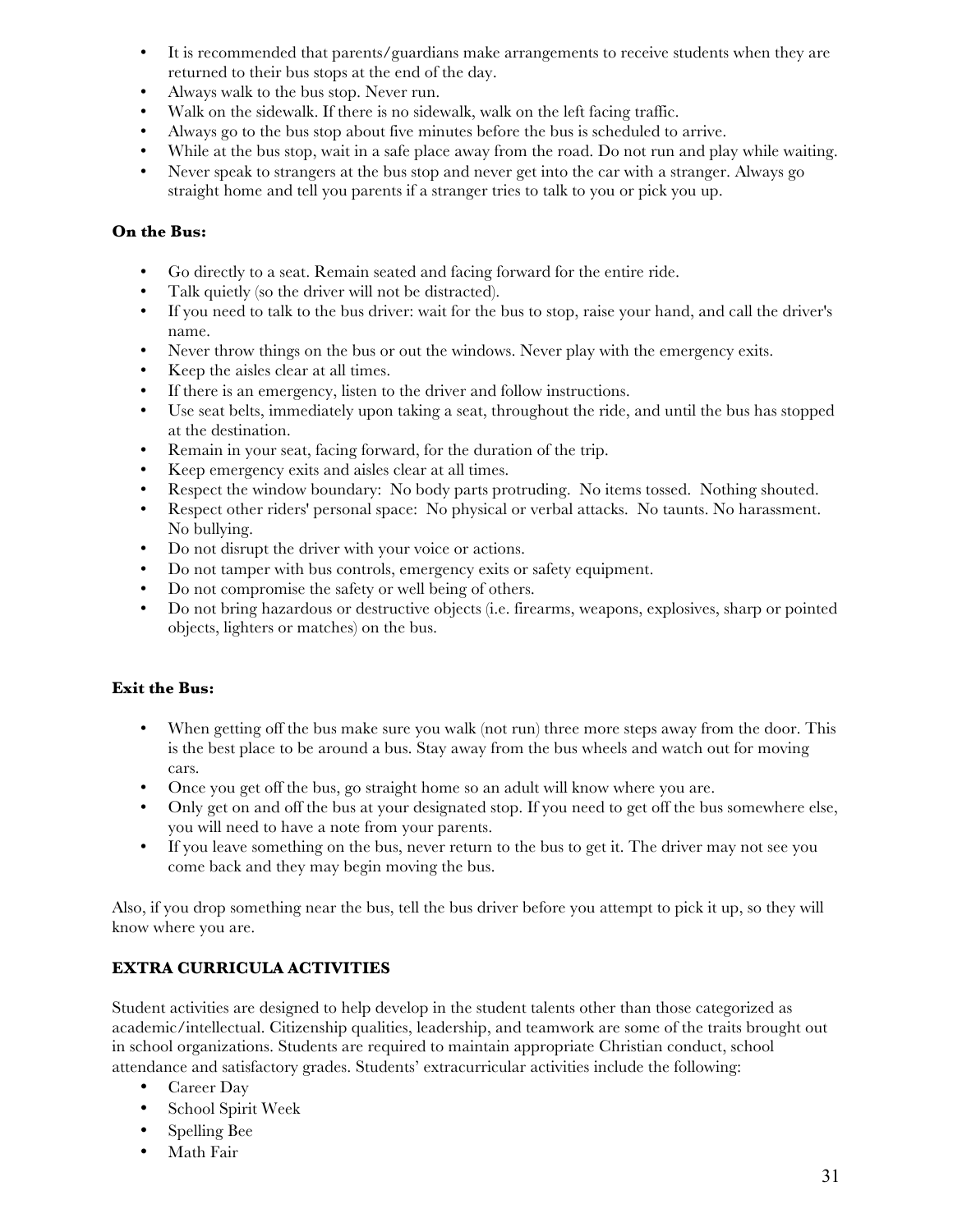- Science Fair
- School Campouts
- Soccer/volleyball/basketball
- Puppet ministry

# **HOME AND SCHOOL ASSOCIATION**

We acknowledge that the parents are an integral part of each student's education. Likewise, the school is an integral part of each student's social and spiritual development. Working together we can develop each student into the person God created them to be.

Home and School is responsible for planning and implementing programs and activities that support the needs of the students, families, and staff. All GFAA parents/guardians are automatic members of the Home and School Association and work in coordination with the GFAA staff and school board. There are regular meetings held each month at the school. And will provide all you with an opportunity to have input in and recommend school activities and educational programs.

The contributions made by the Home and School parents and guardians are readily observed by all the students. Students need your role modeling to take ownership of and pride in their school. A positive, supportive attitude goes a long way in the way they view their life at school. The basic principle of shared responsibility is critical to our mutual success. We want everyone to be involved. We value you and need your time and talents support the advance in learning.

## **FUNDRAISER PARTICIPATION**

**Parents are encouraged to participate in all school fundraiser. Those who are not desirous of participate will be required to donate \$500.00 towards fundraiser for the entire school year.**